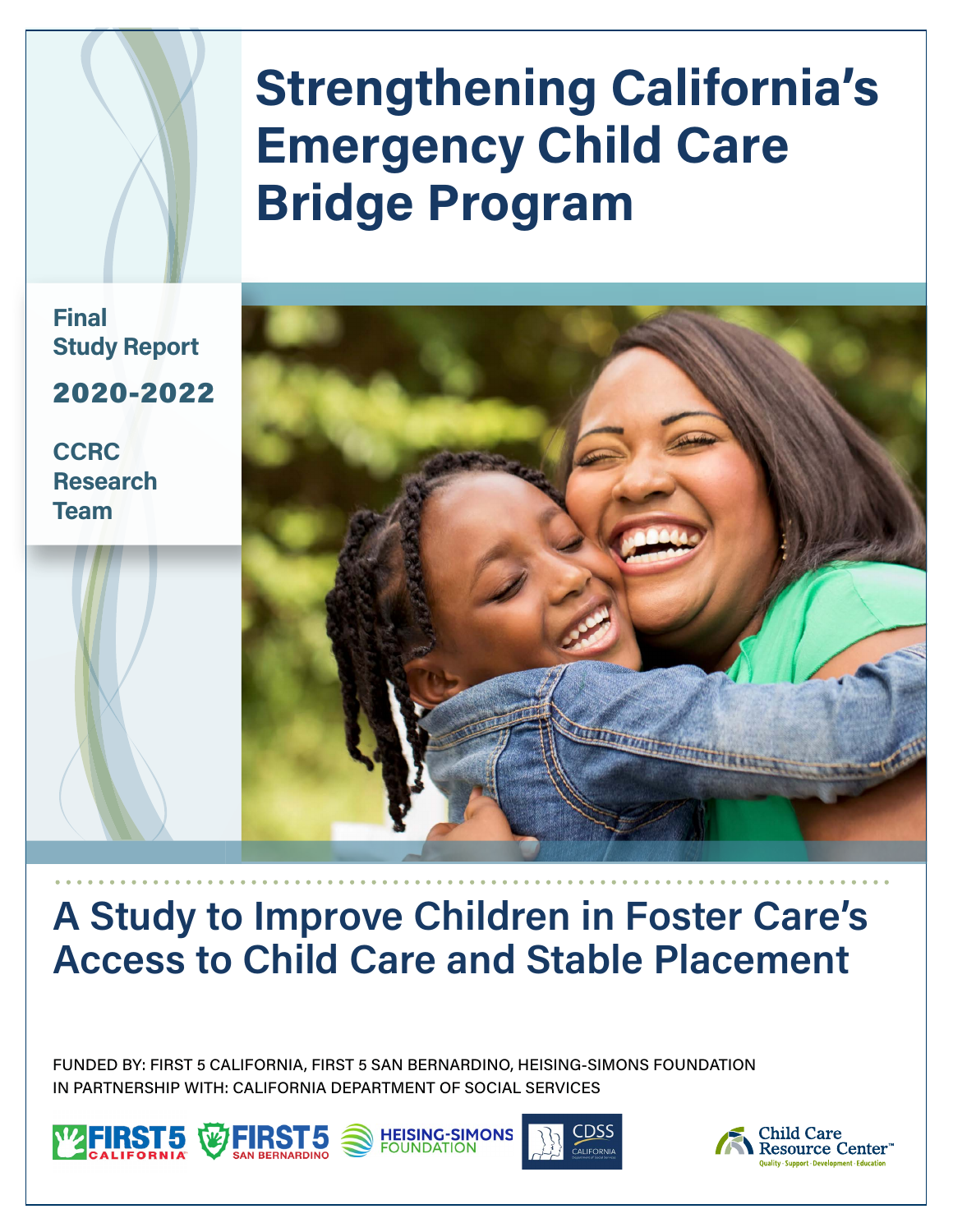## **Contents**

|                                                                                                                                   | 20 |
|-----------------------------------------------------------------------------------------------------------------------------------|----|
|                                                                                                                                   |    |
|                                                                                                                                   |    |
| Facilitating Access to Bridge Child Care by Increasing Awareness of the Program and Expanding Eligibility Criteria and Funding 22 |    |
|                                                                                                                                   |    |
|                                                                                                                                   |    |
|                                                                                                                                   |    |
|                                                                                                                                   |    |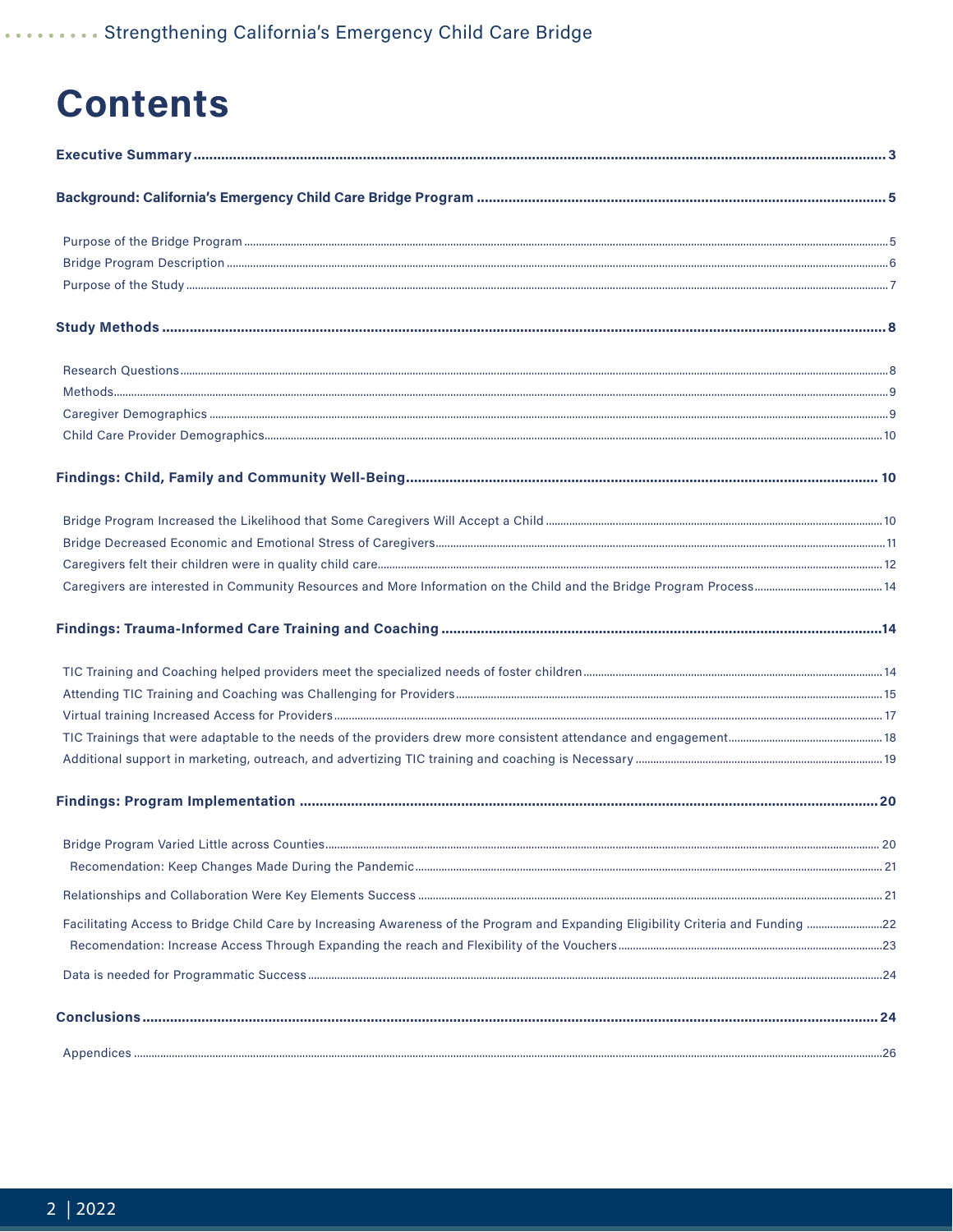### <span id="page-2-0"></span>**Executive Summary**

In an effort to assist caregivers willing to take in children who have been removed from their homes, the Emergency Child Care Bridge Program for Foster Children (Bridge Program) was enacted by Senate Bill 89 (SB89) in 2017 to provide emergency child care vouchers. The Bridge Program, managed by the California Department of Social Services (CDSS), seeks to connect the child welfare agency and early childhood education (ECE) systems in counties across the state by providing emergency child care vouchers, child care navigators (CCN), and trauma-informed care (TIC) training and coaching to increase the number of foster children successfully placed in stable caregiver settings. Navigating both child welfare and ECE systems can be overwhelming and can cause confusion and frustration especially when a caregiver is asked to assume care for a child unexpectedly. The Bridge Program was designed to mitigate these challenges for caregivers. However, the program is the only one of its kind, thus there were no existing frameworks to guide the development and implementation of the new and much needed program. The Child Care Resource Center (CCRC) Research team received funding to study the Bridge Program to determine the best practices that came out of the program's initial years of existence that could help guide continuous program improvement and determine the successes of the Bridge Program.

The CCRC Research team developed nine research questions to guide the evaluation of the Bridge Program and, with assistance from CDSS, selected 12 counties across California to participate in the evaluation. The two-year evaluation focused on the Bridge Program's implementation and enrollment process, specific challenges participating agencies and staff encountered, as well as desired changes and recommendations for improvement to the Bridge Program. Due to the unique timing of this evaluation, understanding the exceptional challenges caused by COVID-19 was added as an additional focus of the study. Across both study years, CCRC Research conducted 233 key informant interviews (KIIs) with child welfare and resource and referral administrators, child care navigators, and trauma-informed care coaches, trainers, caregivers, and child care providers participating in the Bridge Program. CCRC Research also distributed surveys and received over 950 responses from caregivers and providers. In Year 2 a survey was distributed to all counties implementing the program in California.

#### *CHILD AND FAMILY OUTCOMES*

Findings from the interviews and surveys conducted with caregivers and providers focused on outcomes related to the child, the caregiver, or the provider. About **40% of caregivers reported they would not or were not sure they would have accepted the child if they did not have access to the Bridge Program** indicating that the Bridge Program is reaching its goal of increasing the number of children in foster care that are successfully placed with caregivers. Moreover, findings demonstrated that the Bridge Program decreased economic and emotional stress of caregivers.

- **96%** reported **reduced stress levels** due to their foster child attending child care
- **84%** agreed the **Child Care Navigator** reduced their stress levels
- **76%** reported **reduced economic stress**
- **70%** reported **reduced emotional stress**

Additionally, caregivers felt their children were in quality child care while in the Bridge Program.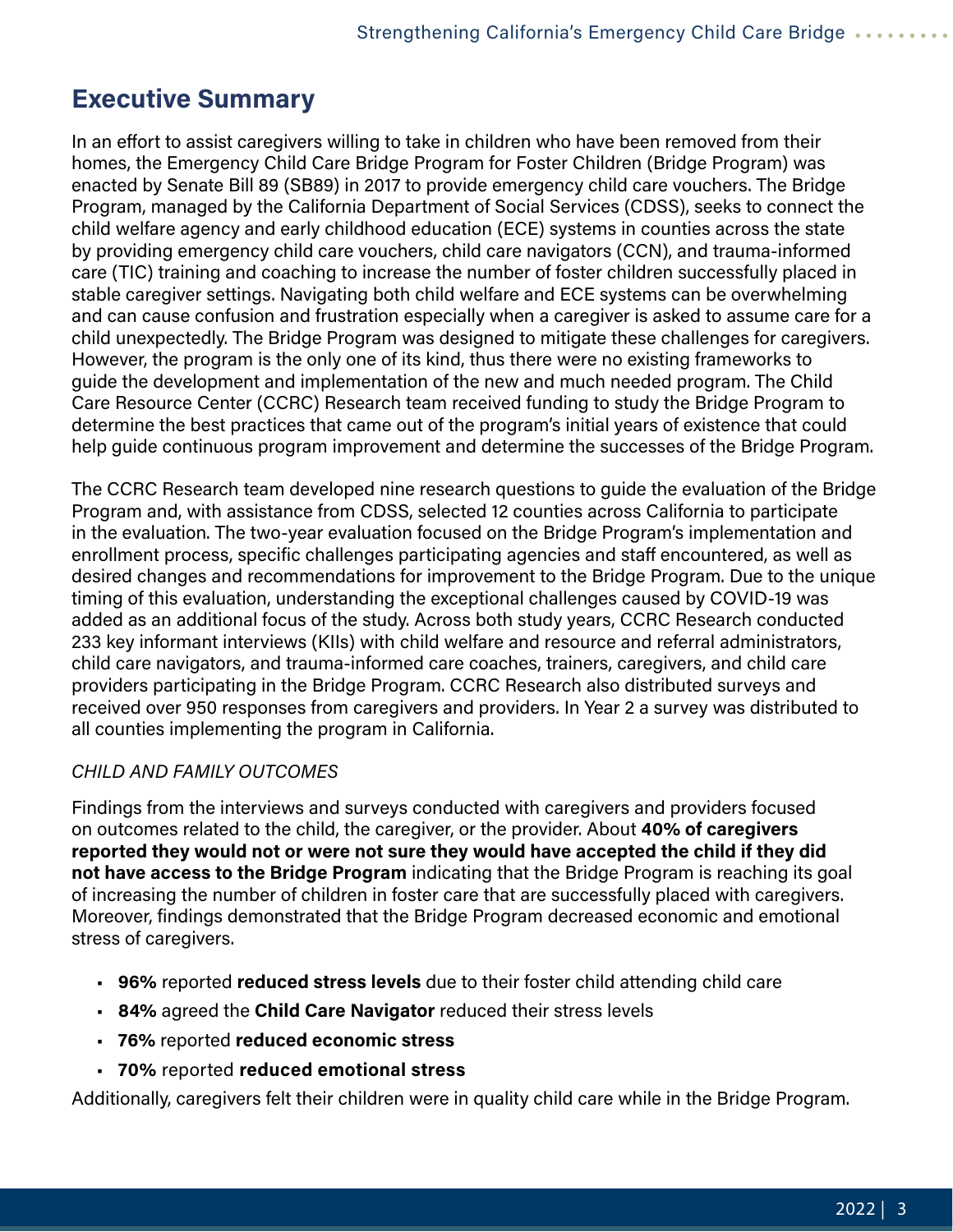- **94%** were satisfied with the **quality of their child care**
- **94%** agreed the **provider supported the needs of their child**
- **90%** agreed the provider kept them **informed about their child's development**

#### *TRAUMA-INFORMED CARE TRAINING AND COACHING*

Findings from the interviews and surveys conducted with TIC coaches and child care providers focused on the experiences implementing and participating in TIC training and coaching. **90%** of providers stated TIC training and TIC coaching **helped them better support the foster children in their care**. Additionally, providers rated their knowledge and ability to care for a child who experienced trauma higher after participating in TIC training and coaching. However, many providers who did not participate in TIC training and coaching were **unaware** that this type of support was available. Findings from TIC coaches indicated **additional support in marketing, outreach, and advertising** TIC training and coaching is necessary to increase awareness of the program. Finally, virtual TIC training and coaching that was adaptable to the needs of the provider drew more consistent attendance and engagement from providers.

#### *BRIDGE PROGRAM IMPLEMENTATION*

One of the main findings from interviews with Bridge administrators was that a strong working relationship and consistent communication between partner agencies were both necessary to the successful implementation of the Bridge Program across all counties. At least **75%** of counties stated that **collaboration, networking, and establishing a working relationship** with a partner agency was necessary to maintain a communicative and quality relationship while implementing the Bridge Program. When asked about challenges, **two-thirds** of county administrators and staff had concerns that the current funds were insufficient to meet the needs of every eligible family. Program administrators and staff proposed numerous funding-related recommendations to increase access to the Bridge Program. Specifically, administrators and staff voiced support for increasing flexibility or earmarking additional funds to facilitate out-of-county placements and to provide care to children that are reunified with their biological parent.

#### *RECOMMENDATIONS*

Despite the difficulties associated with implementing a statewide program of this magnitude, the strong partnerships between Child Welfare and Resource & Referral Networks across the state helped to make the Bridge program a success. **Thousands** of children and families in the foster care system have benefited from access to quality child care provided by the Bridge Program. In order to continue the success of this program and ensure that California's most vulnerable children have access to quality child care, study participants recommended the following be considered:

- Keep implementation process changes made in response to the pandemic to maintain accessibility and increase convenience for foster families and child care providers
- Extend the length of the Bridge voucher and allow children and families to continue accessing subsidies after reunification or adoption
- Increase program funding to allow for expanded eligibility and out-of-county placements
- Provide additional support in marketing, outreach, and advertising TIC training and coaching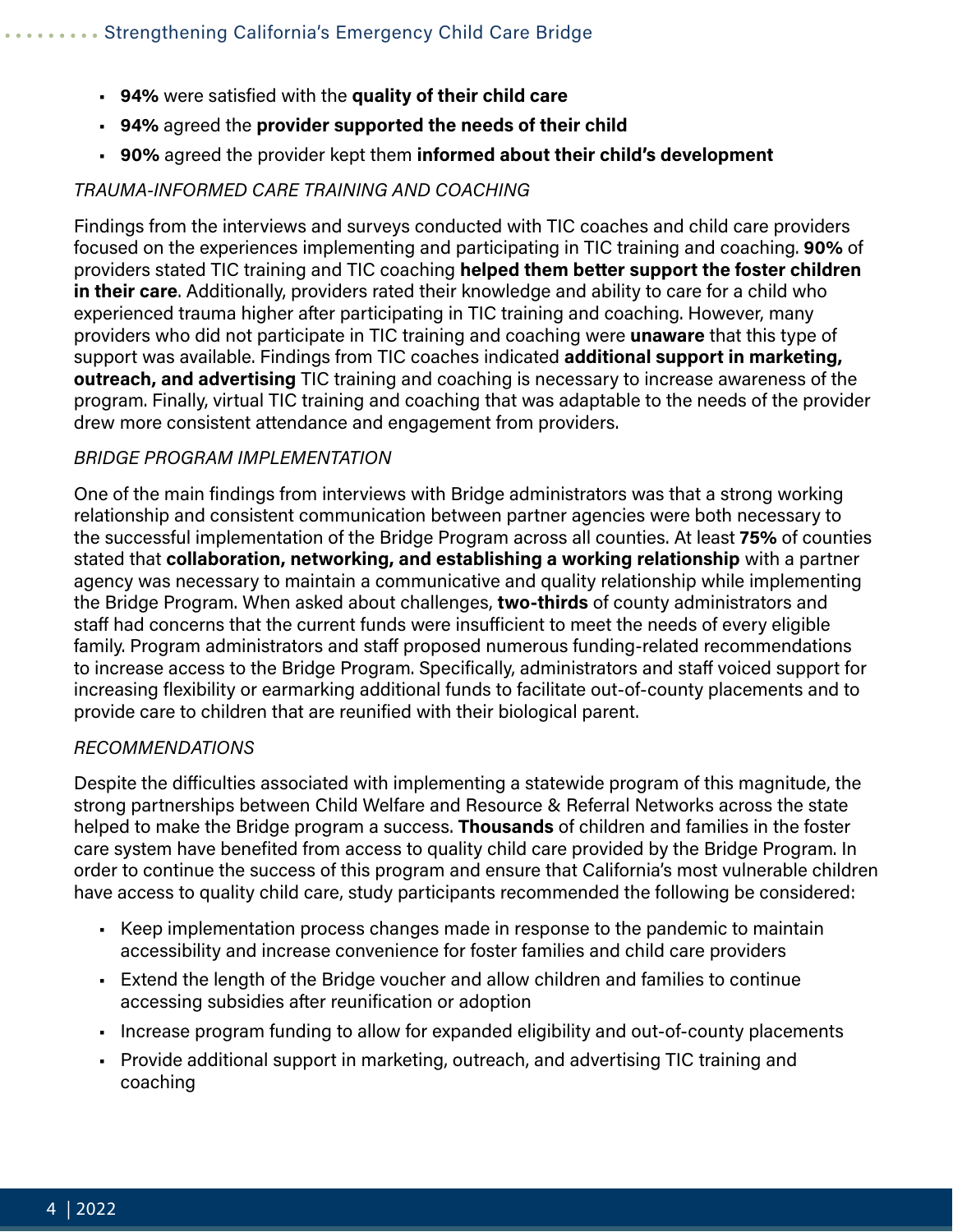### <span id="page-4-0"></span>**Background: California's Emergency Child Care Bridge Program**

Enacted through Senate Bill 89 (SB89) in 2017, California's statewide Emergency Child Care Bridge Program for Foster Children (hereafter referred to as the Bridge Program) aims to facilitate the prompt placement of children within the foster care system into a stable setting by helping relatives or foster caregivers obtain early care and education (ECE) services for children in their care. The California Department of Social Services (CDSS) designed the Bridge Program to address the special circumstances of caregivers and children in foster care. The Bridge Program is also intended to improve the capacity of ECE providers to meet the needs of this vulnerable population of children.

By 2018, 46 out of California's 58 counties agreed to participate in the Bridge Program. With a budget of \$59.9 million in fiscal year 2022-2023, it is critical that this statewide initiative reach the families who most need it and provide them with access to stable, quality early care and education services that are central to promoting healthy development in children. However, there are substantial differences in the program's implementation across counties, and to date there is no notable systematic effort to assess the extent to which this initiative is working as intended or to identify best practices. In January 2020, the Child Care Resource Center (CCRC) launched a study of the implementation and efficacy of the statewide Bridge Program.

### **Purpose of the Bridge Program**

As of October 2021, there are 19,666 children under the age of 5 in California's foster care system.1 Children's Social Workers (CSWs) must often make multiple attempts to find an immediate placement for a child that has been removed from his or her home. When it is necessary to place children in foster care due to maltreatment, CSW's prioritize placement with family members (kinship caregivers) before considering non-relative (foster) caregivers. Kinship caregivers tend to be older and have lower incomes than non-relative caregivers, making the process of caring for a child with little-to-no notice increasingly difficult.2 California's CSWs have shared stories of children staying for long periods of time at "Welcome Centers" or even in their offices while they made dozens of telephone calls in attempts to find a placement for these children. If the child has special needs, is under five years old, or is part of a sibling set, the number of calls required to secure a placement increases dramatically.3

Kinship caregivers tend to be in a more challenging situation than non-relative (foster) caregivers regarding accepting a foster child. Kinship caregivers usually receive their related children unexpectedly, while non-relative (foster) caregivers have proactively chosen to provide foster care, and, have had more time in advance to prepare for the placement of a child. Prior research shows that, in comparison with foster caregivers, kinship caregivers need more support with:4

- Navigating the child welfare and ECE systems
- Paying for child care
- Finding an ECE provider who meets the needs of their family

<sup>1</sup> <https://ccwip.berkeley.edu/childwelfare/reports/PIT/MTSG/r/ab636/s>

<sup>2</sup> Scannapieco, M., Hegar, R. L., & McAlpine, C. (1997). Kinship Care and Foster Care: A comparison of Characteristics and Outcomes. Families in Society, 78 (5), 480-488.

<sup>3</sup> [https://www.ccrcca.org/resources/research-evaluation](https://www.ccrcca.org/resources/research-evaluation )

<sup>4</sup> <https://www.ccrcca.org/resources/research-evaluation>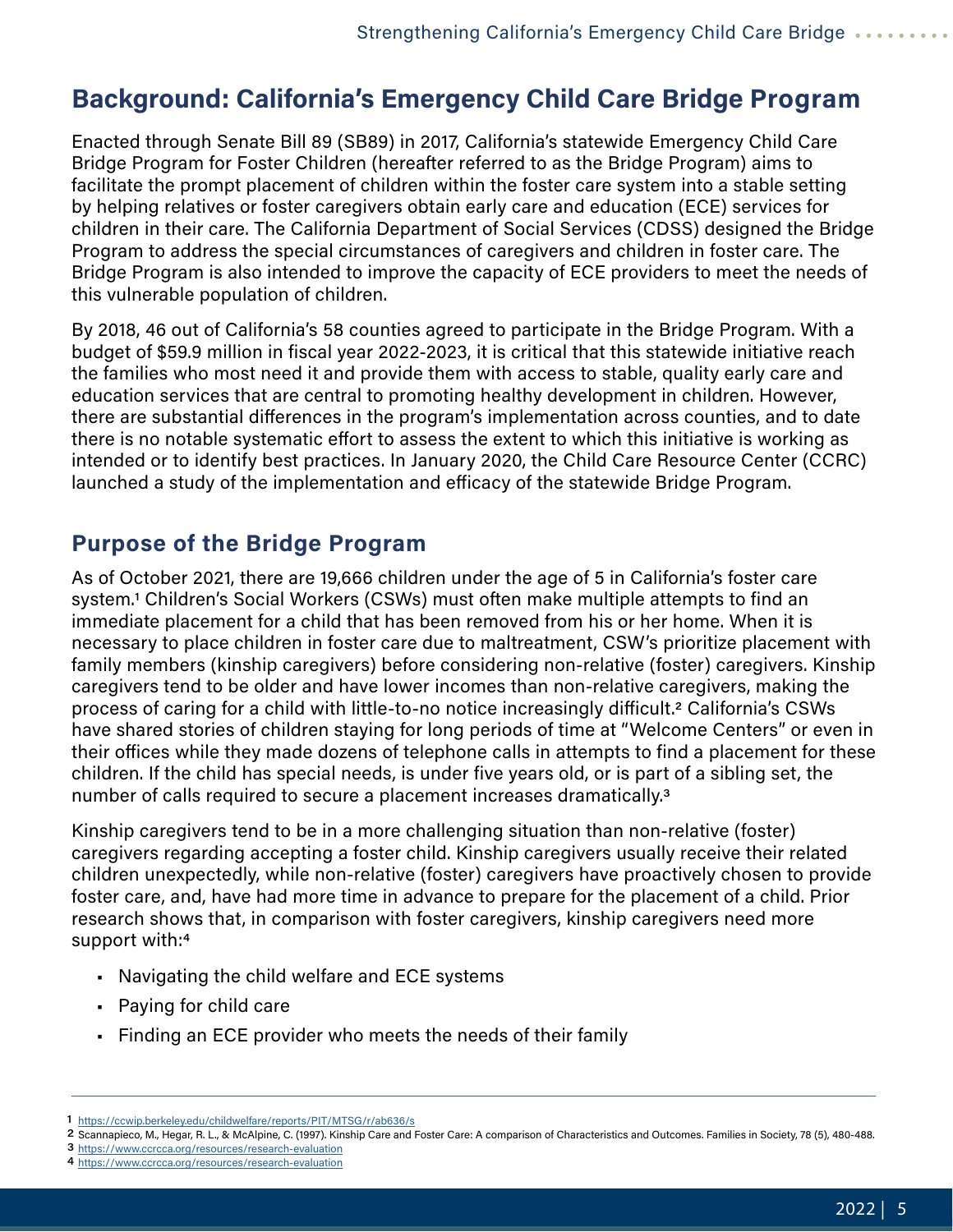<span id="page-5-0"></span>Navigating even one of these systems can be daunting; dealing with both the child welfare and the ECE systems as a new guardian may create additional barriers that seem insurmountable to a caregiver asked to assume care for a foster child. Typically, child welfare and ECE systems operate under different regulations with distinct organizational cultures, terminology, requirements, and processes. Often, potential caregivers of young foster children must simultaneously (and without advance warning) meet all the licensing requirements, provide basic needs for the child, and find affordable child care.

Finding child care through the ECE system presents various challenges for families. Families must navigate the complex child care system to understand the different types of care available (home-based vs. center- based, licensed vs. unlicensed, subsidized vs. unsubsidized), select the right program for their family that is both affordable and accessible, and navigate waitlists and complex enrollment processes. Additionally, the cost of child care can be prohibitive for many families. Full-time infant care can be over \$17,000/year in center-based programs and almost \$12,000/year in home-based programs.5 Providing caregivers with support and additional resources to help pay for and navigate the ECE system may result in more timely placements with kinship caregivers, and when children are immediately placed with relatives, it provides valuable and necessary stability.

### **Bridge Program Description**

The Bridge Program helps to facilitating communication between the child welfare and ECE systems, and provides three critical components as a part of the process described in **Figure 1** below:

- 1. **Emergency child care vouchers or payments**. Caregivers may receive a time-limited voucher to help pay for child care costs for children in foster care.
- 2. **Child Care Navigators (CCNs)**.
	- a. Match the caregiver with a child care provider.
	- b. Help the caregiver navigate child welfare and ECE systems to achieve the goals of safety, permanency, and well-being for the child.
	- c. Find alternative source of child care funding for children after the Bridge voucher ends.
- 3. **Trauma-informed care (TIC) training and coaching**. Participating ECE providers receive access to trauma-informed care training and coaching to help them meet the unique needs of children in foster care.

<sup>5</sup> <https://rrnetwork.org/assets/general-files/California-06-20.pdf>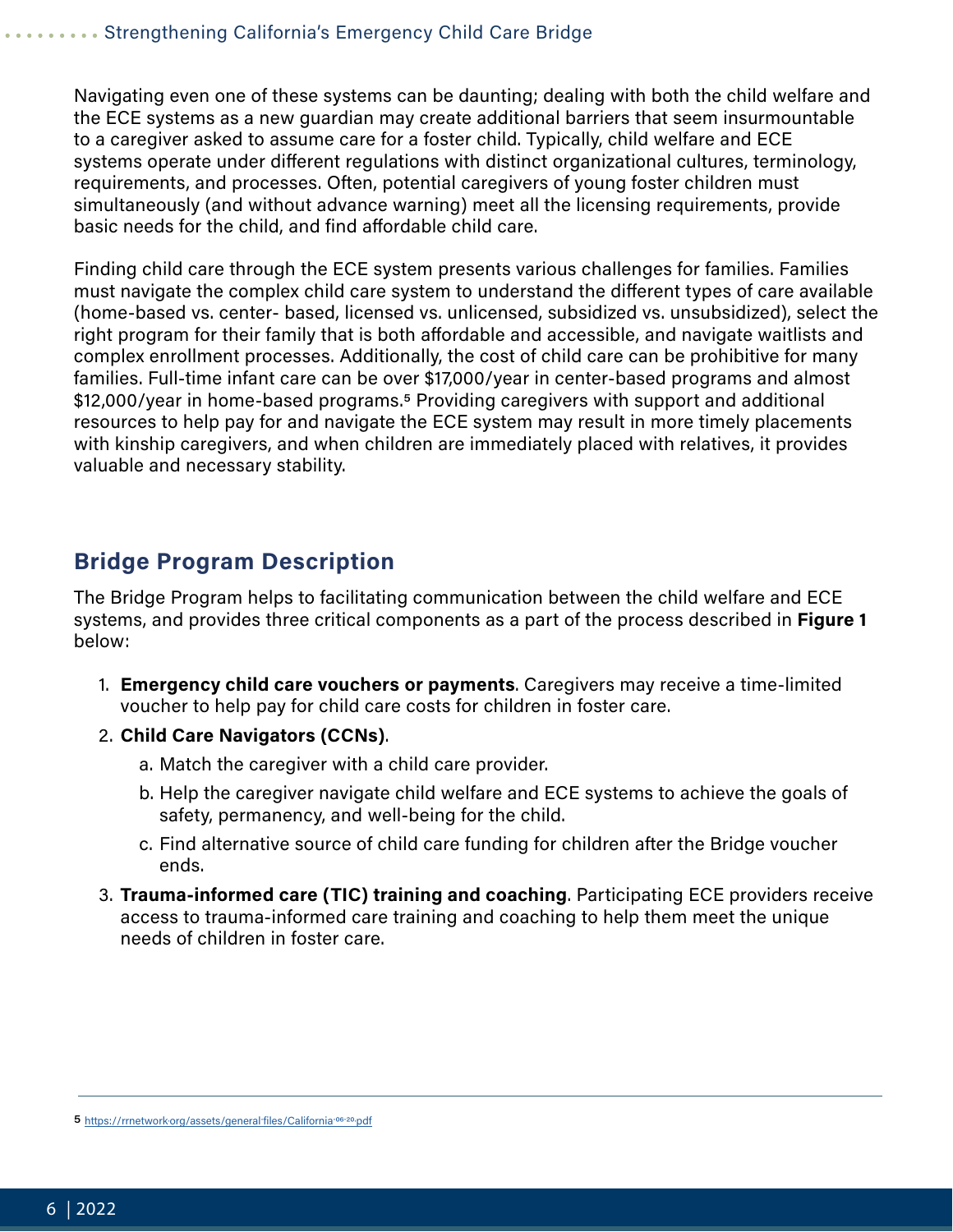#### <span id="page-6-0"></span>*FIGURE 1. BRIDGE PROGRAM PROCESS MAP*



### **Purpose of the Study**

CCRC evaluated the Bridge Program to determine valuable lessons learned, best practices and to help guide continuous program improvement for several reasons. First, the Bridge Program is the only program of its kind in the United States, so there is no existing framework to guide the development and successful implementation of such a program. Additionally, the legislation that created this program was intentionally broad in order to allow counties the flexibility to tailor the program to meet their unique systems, partnering organizations, and populations. This broad legislation enabled counties to develop a program that had the flexibility to meet the unique needs of families in each county. However, this also allowed counties to design a completely new program within agencies that are accustomed to having clear regulations to guide implementation and program development.

As counties began undertaking the design and implementation processes for the Bridge Program, CDSS began receiving numerous questions in the form of ad-hoc calls and emails from counties. CDSS staff answered these questions as effectively and efficiently as possible, usually through monthly webinars and formal memos from the state. However, CDSS does not have the capacity to formally document under what conditions (e.g., county size) certain aspects of the program were not working well or not working at all– let alone formulate recommendations for strengthening the program in participating counties and informing effective methods to implement and scale-up the model in other counties. This study provides a formal mechanism to both document and share information regarding best practices in reaching and serving the targeted population while providing a foundation upon which California, as well as the rest of the nation, can implement and expand the program on a larger scale.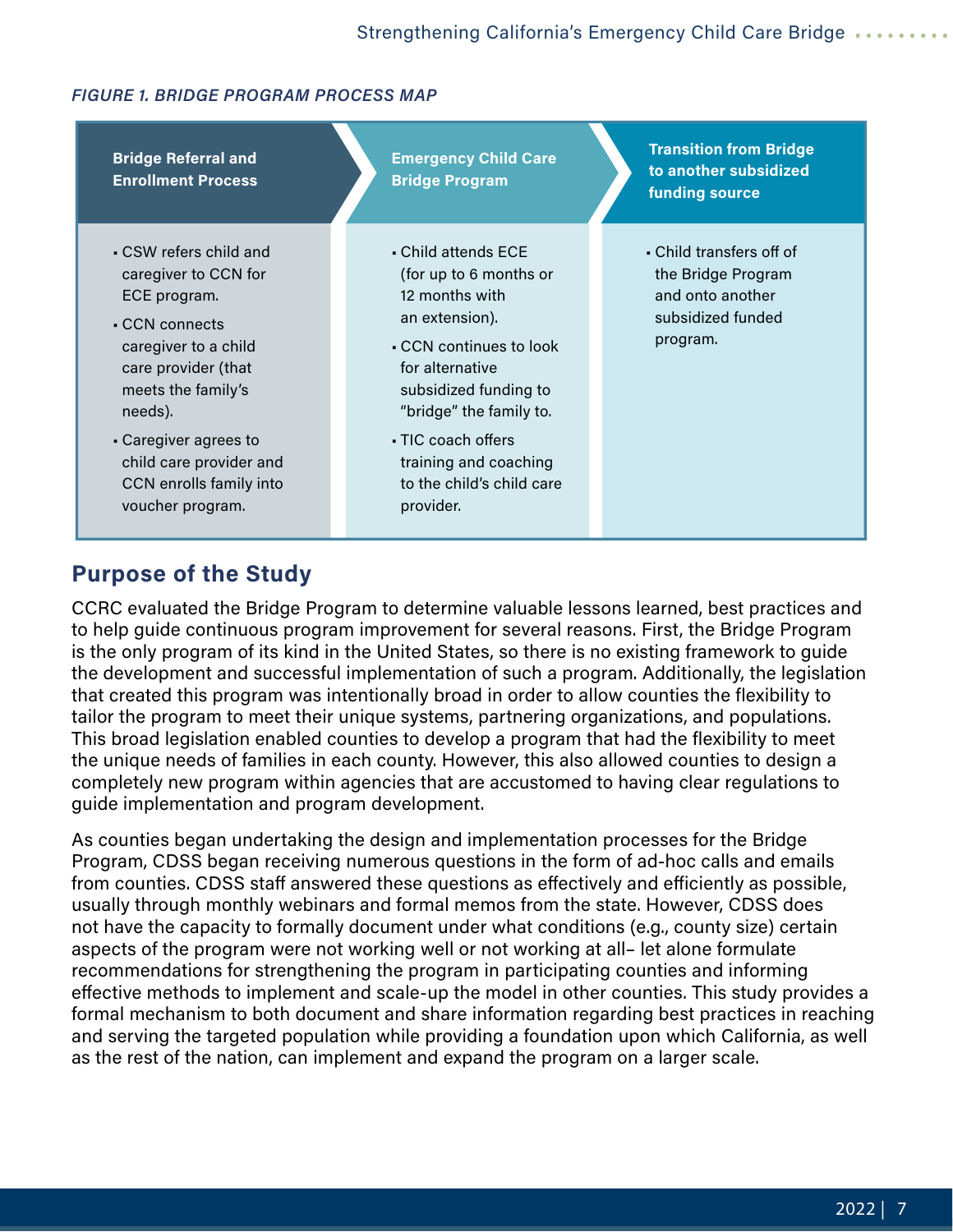## <span id="page-7-0"></span>**Study Methods**

### **Research Questions**

Nine research questions guided this study:

- 1. How do counties best implement the Bridge Program to reach the children who need it?
- 2. What additional supports do counties need to help them maximize the reach and effectiveness of the Bridge Program?
- 3. To what extent do children receive stable, quality ECE after the voucher expires (i.e., is the current voucher timeframe adequate)?
- 4. To what extent do agencies leverage federal funding to ensure sustainability and maximize the use of current resources?
- 5. To what extent has the Bridge Program contributed to collaboration among cross-system stakeholders?
- 6. What other challenges, lessons learned, or success stories should be told?
- 7. Under what conditions does the program increase access to child care for foster families?
- 8. Under what conditions does access to the program increase well-being for caregivers and children in foster care?
- 9. Under what conditions does TIC training and coaching support child care providers who work with caregivers and children in foster care?

All research activities for this project were reviewed and approved by an Institutional Review Board, Advarra, prior to the recruitment of participants or the collection of data. The Research team collected data from a sample of 12 counties across California. See **Table 1** for a list of sampled counties.

| <b>Implementation Timeframe<sup>6</sup></b> | <b>CDSS Research Region<sup>7</sup></b> |
|---------------------------------------------|-----------------------------------------|
| <b>Mid</b>                                  | <b>Central Valley</b>                   |
| Early                                       | Bay                                     |
| <b>Mid</b>                                  | North & Mountain                        |
| Later                                       | Bay                                     |
| Later                                       | Southern California                     |
| Mid                                         | <b>Central Valley</b>                   |
| <b>Mid</b>                                  | Southern Farm                           |
| Later                                       | Southern California                     |
| <b>Mid</b>                                  | Southern California                     |
| Early                                       | Southern Farm                           |
| Early                                       | Southern Farm                           |
| Early                                       | Bay                                     |
|                                             |                                         |

#### *TABLE 1. COUNTIES PARTICIPATING IN THE BRIDGE EVALUATION*

7 [https://www.cdss.ca.gov/cdssweb/entres/pdf/RFSurveyReport2006-07.pdf.](https://www.cdss.ca.gov/cdssweb/entres/pdf/RFSurveyReport2006-07.pdf) The one county region not represented in this study is Los Angeles.

<sup>6</sup> Early: January-April 2018, Mid: May-October 2018, Later: November 2018 and later.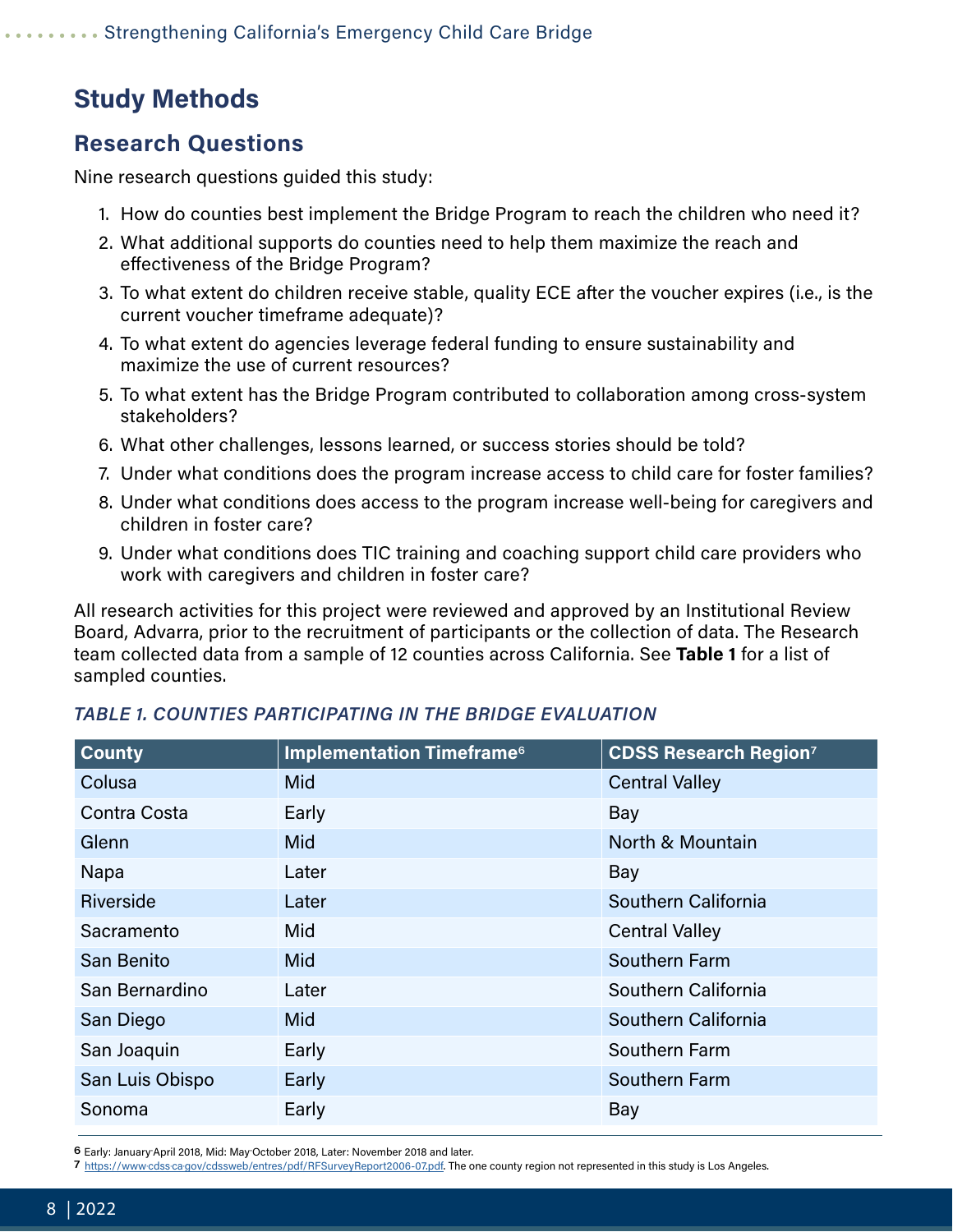### <span id="page-8-0"></span>**Methods**

The following is a brief description of the study methods. For more information on the study's methodology, please see **Appendix A**. Based on the research questions approved by all three funding agencies, the CCRC Research team conducted 233 key informant interviews (KIIs) with child welfare and resource and referral administrators, child care navigators, and trauma-informed care coaches, trainers, caregivers, and child care providers. The study design was flexible since counties were able to tailor the program to meet the needs of the county, which resulted in staffing patterns that varied across counties. As such, the Research team aimed to collect KIIs with 4-5 Bridge staff, 3 caregivers, and 3 child care providers per county. Additionally, in one county there were two R&R agencies implementing the program. A list of KIIs conducted by county and staff position type can be found in **Appendix B**. Where findings are similar across years 1 and 2, this is noted and year 2 data are presented for the sake of brevity and clarity.

### **Caregiver Demographics**

Across both study years, the Research team collected 346 online surveys and 52 KIIs with caregivers (e.g. foster parents, resource parents, relative caregivers, parenting foster youth, etc.). Online surveys were collected from 11 of the 12 sample counties. The one county who was not represented in the survey had served fewer than 10 families, and none of those caregivers responded to the invitations to participate in the survey. **Appendix C** details the number of online surveys received by county. While, surveys were available in both English and Spanish, only 11 surveys across both years of the study were completed in Spanish. Therefore, no language comparison was conducted for this study.

Of those caregivers that responded to the online survey, 91% were female, 52% were married, 77% were working full-time, and 65% were between the ages of 30 and 49. The most common races and ethnicities of online survey respondents were Caucasian (50%), African American (28%), and Latino (28%).<sup>8</sup> In addition, 54% were certified foster caregivers, 40% were relative caregivers, and 5% were non-relative, extended family members. Furthermore, 65% of respondents accepted placement of their foster child on the same day they were contacted by their child's social worker and 53% of caregivers reported they accepted more than one foster child.



#### *CHART 1. CAREGIVER SURVEY DEMOGRAPHICS*

8 Note that participants could select more than one race or ethnicity.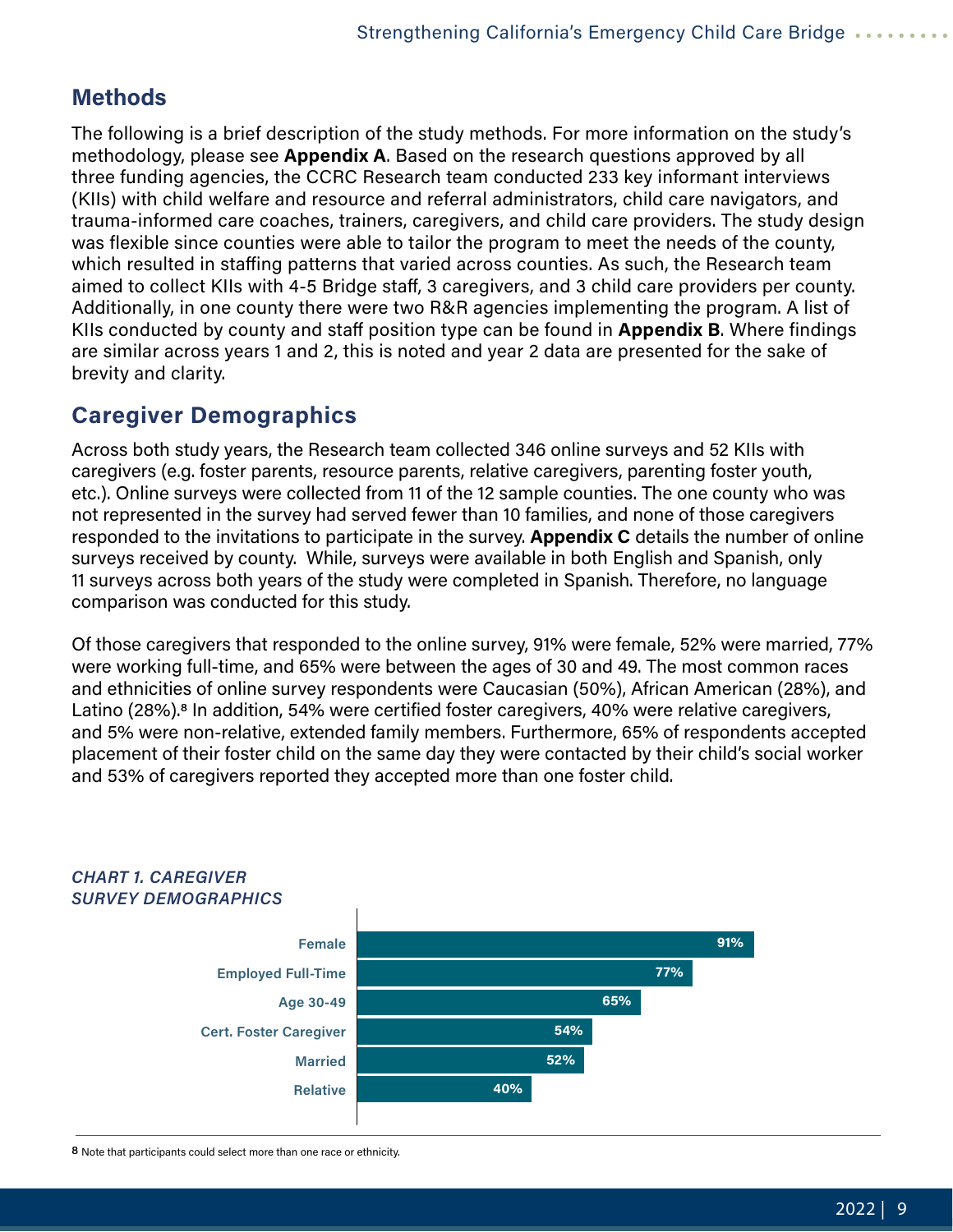#### <span id="page-9-0"></span>**Child Care Provider Demographics**

Across both study years, the research team collected 607 online surveys and 57 KIIs with child care providers who participated in the Bridge Program and/or Trauma-Informed Care training and coaching. In Year 1 of the study, only child care providers who served children in the Bridge Program were invited to participate in the study. In Year 2, providers who served Bridge children and/or participated in TIC training or coaching were invited to participate in the study. This change to include non-Bridge providers who participated in TIC training and coaching was made to gain more insights on the TIC training and coaching aspect of the program. Online surveys were collected from 11 of the 12 sample counties. The one county who was not represented in the survey had served fewer than 10 families, and none of those child care providers responded to the invitations to participate in the survey. **Appendix D** details the number of online surveys received by county. Additionally, surveys were available in both English and Spanish. However, only 10% of surveys across both years of the study were completed in Spanish, thus no language comparison was conducted for this study.

Of those providers that responded to the online survey, 66% were from a licensed family child care home, 32% were from a licensed child care center, and 2% were from family, friend, or neighbor care. Most providers that responded to the survey were female (96%), and 78% of respondents cared for children other than their own for 10 years or more.

### **Findings: Child, Family and Community Well-Being**

#### **Bridge Program increased likelihood that some caregivers will accept a child**

One of the main goals of the Bridge Program is to increase the number of children in foster care that are successfully placed in stable caregiver settings. Based on the data collected over the two years of this study, 35% of caregivers surveyed in the first year of the study and more than 40% in year two stated they would not or were not sure they would have accepted the child if they were not enrolled in the Bridge Program.

#### **40%** of caregivers would not have accepted the foster child **without the Bridge Program**.

Caregiver interview data from the second year of the study also reflected that 41% would not have or were not sure they would have accepted the child(ren) without access to the Bridge Program. Relative caregivers more often said they would have accepted the child without the Bridge Program because "they were family" and would find a way to "make it work." For those caregivers who were unsure of taking a child in based the decision on factors such as, the child's age. Specifically, some caregivers said they would not have accepted non-school aged (under 5 years old) children due to lack of access to child care. Given the high cost of infant care, access to care was a challenge for caregivers asked to assume guardianship of their young relative, but the study found that the Bridge Program helped these caregivers access infant care.

**"** *I would have [still accepted the child], but I don't know how I would have done it. Because they were family.*

 **– Riverside Caregiver**

*It would have been hard. I would have had to turn down any child that wasn't old enough to go to school.*

 **– San Diego Caregiver**

*We would not have been able to take four kids or an infant because we both work.*

 **– San Benito Caregiver**

**"**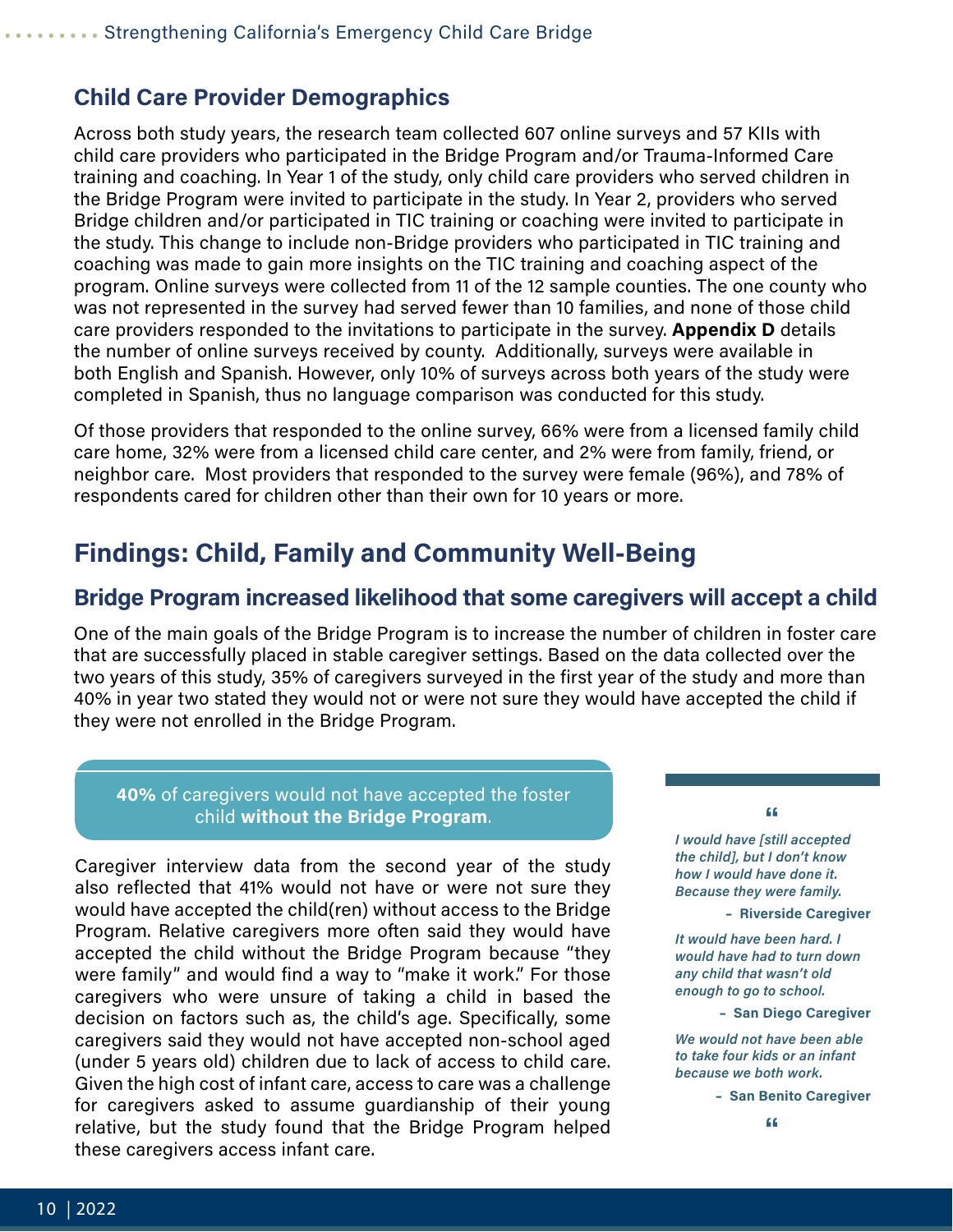### <span id="page-10-0"></span>**Bridge decreased economic and emotional stress of caregivers**

Across both study years, caregivers who responded to the online survey agreed that the Bridge program reduced their levels of stress. Developmental science shows that stress in the family can have adverse effects on children. Thus, anything that can reduce stress for parents will help create a healthier environment for children, particularly children that have experienced trauma. Results from the survey indicated that:

**"** *When a parent has stress, the child has stress. It goes hand in hand.*  **– San Luis Obispo Caregiver "**

- **96%** reported **reduced stress levels** due to their foster child attending child care
- **84%** agreed the **Child Care Navigator** (CCN) reduced their stress levels
- **76%** reported **reduced economic stress**
- **70%** reported **reduced emotional stress**

Findings from both study years indicated that the CCN was an integral component of the Bridge Program. The CCN's responsibility is to connect caregivers to quality child care providers and assist caregivers with securing financial support for child care.

- **90%** of caregivers agreed the CCN coordinated the **timely placement** of their foster child with a **child care** provider
- **88%** of caregivers agreed that the CCN provided **quality child care referrals**.
- **87%** of caregivers agreed **enrolling** in the Bridge Program was easy

Finally, 30% of caregivers reported needing help finding a child care provider. This illustrates that nearly two out of three caregivers already have a provider in mind when they connect with a CCN for Bridge Services.

**"** *I want to say [everything was] on a platter, [the CCN] made me feel very supported and alleviated a lot of stress in a time of transition for me because I had to move, and all of these different things that were going on because of accepting placement for foster care.*

 **– Sacramento Caregiver**

**"**

Furthermore, survey and interview data from caregivers from both years of the study illustrated the reduction in economic and emotional stress due to participation in the Bridge program. From year two data, two-thirds of interviewed caregivers reported reduced economic stress due to receiving child care financial assistance through the Bridge Program. Caregivers noted they did not have to worry about being able to afford or find child care, both of which brought down stress levels at home and benefited their children. Additionally, some caregivers mentioned the child care voucher allowed them to repurpose to repurpose their family budget from child care to enrichment opportunities for their children in foster care. Caregivers also stated that the child care assistance allowed them to work.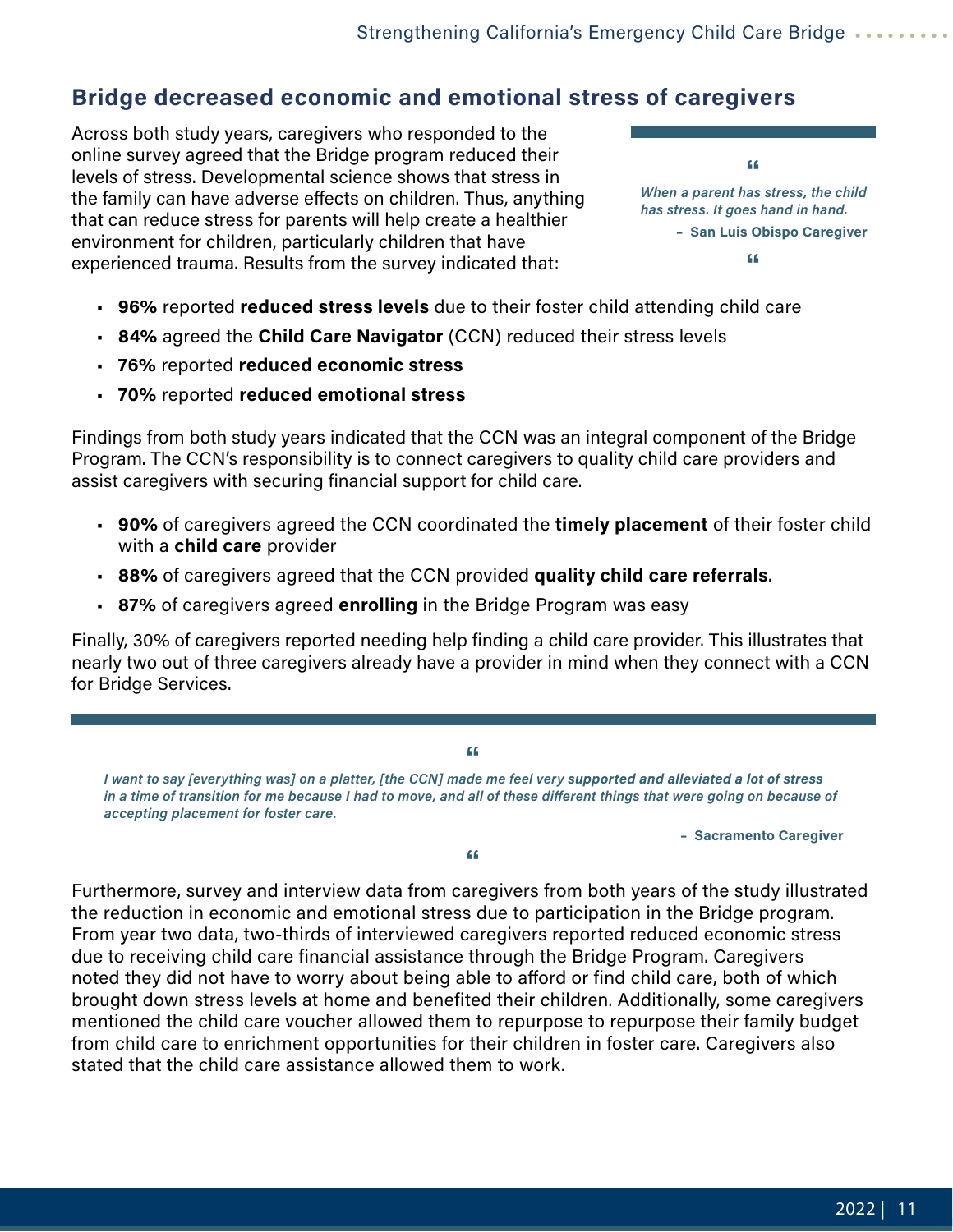**"**

<span id="page-11-0"></span>*It's taken off a lot of the financial hardship of being a foster parent, just by paying for child care. That's a big stress relief to not have to worry about because I do work. I'm a nurse so I may not have been able to take the kids if I had to pay for the child care on my own.*

**"**

 **– San Bernardino Caregiver**

For caregivers who participated in the survey, 70% of caregivers reported reduced emotional stress from participating in the Bridge Program. From the year 2 interviews, caregivers mentioned that having access to child care provided them a support system and allowed them to work with peace of mind knowing that their child was in a safe and stable environment.

#### **Caregivers felt their children were in quality child care**

Overall, caregivers had positive things to say about the well-being of their foster children resulting from participating in the Bridge Program. Out of 52 caregiver interviews, none stated any negative impact of Bridge Program on their foster children. All caregivers noticed improvements in their foster children since participating in the Bridge Program. Results from the survey indicated that:

- **94%** were satisfied with the **quality of their child care**
- **94%** agreed the **provider supported the needs of their child**
- **90%** agreed the provider kept them **informed about their child's development**

In years 1 and 2 of the study, caregivers attributed improvements in their child's behavior to the child attending quality, consistent child care. Caregivers mentioned that the quality of child care helped their foster child **progress socially, cognitively, and physically** in their development. Caregivers noticed that their children enjoyed interacting and socializing with their peers in child care or school. When asked about whether they noticed the child's reactions and feeling when being taken to and brought back home from child care, caregivers mentioned seeing positive reactions from their children. Children were happy to go to child care and multiple caregivers mentioned the children built a **strong bond with the child care provider**.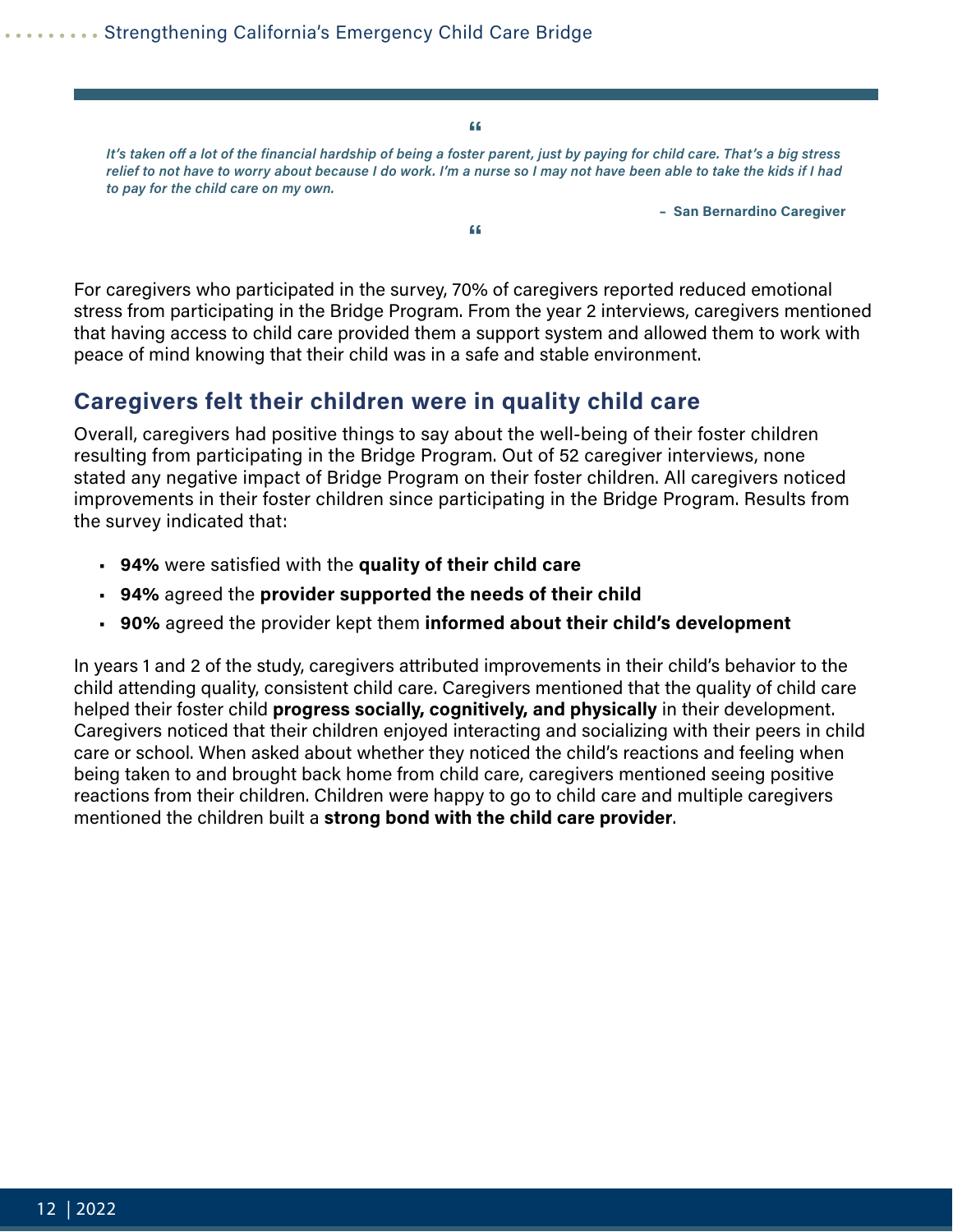**"**

<span id="page-12-0"></span>*The person that took care of my daughter treated us like family. Knowing that if I was running late or had another meeting after work, it was okay. You're less stressed, more pleasant to be around, and have more energy for other things.*

**"**

 **– Sacramento Caregiver**

In year two of the evaluation, caregivers were asked if they changed child care providers while in the program and what were the circumstances that led to those changes. One-third of interviewed caregivers said they did change providers while in the Bridge Program. Those caregivers that changed providers felt their child needed more attention or support from the provider. For example, some mentioned wanting more supervision for the child due to the child coming home with bumps and bruises, and some caregivers wanted a more structured setting for the child. Other caregivers mentioned challenges related to COVID-19's impact on child care. For example, one caregiver felt there were too many children attending one child care setting or there were too many sick days. In all of these cases, caregivers reported working with their CCN and finding a new provider that met their and their child's needs.

While in the Bridge Program, caregivers are able to select the type of child care setting for their child. Some counties require licensed care, while others allow for license-exempt care such as family, friend, or neighbor (FFN) care. According to those that participated in the online survey, 58% of caregivers selected a licensed center-based child care program and 43% selected a licensed family childcare home. The small percentage of caregivers that utilized FFN care is likely due to many counties requiring licensed care for participation in the Bridge Program. The online survey allowed caregivers to select multiple options to indicate that their child was in multiple types of care, even if the Bridge Program voucher only provided for one child care provider.



#### *FIGURE 2: SELECTED CHILD CARE SETTING*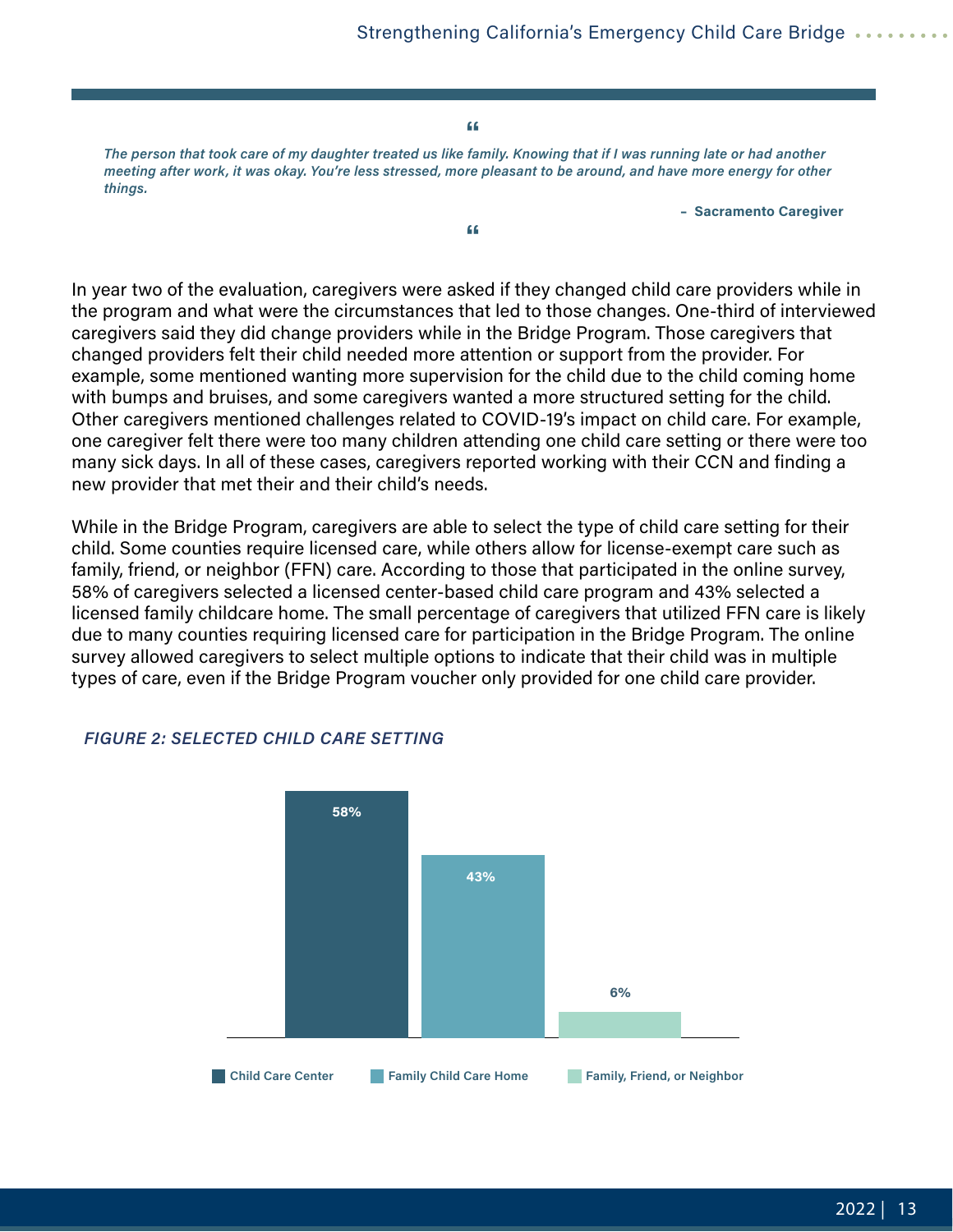### <span id="page-13-0"></span>**Caregivers were interested in community resources and more about Bridge Program processes**

Forty percent of caregivers interviewed were interested in receiving more information on resources including child care options after they no longer qualify for the Bridge Program, support groups for caregivers, and free community activities for children and families. A few caregivers expressed wanting more information about the child they were fostering and greater clarity on the Bridge process before accepting the child into their care. Caregivers expressed that the time period when they initially accepted the child was stressful with a lot of information to absorb and involved too many steps. Thus, multiple reminders and points of contact to repeat information would help to increase communication with caregivers during the transition period.

### **Findings: Trauma-Informed Care Training and Coaching**

Access to quality child care is a key element of child and family well-being. The Bridge Program supports quality child care by providing access to Trauma-Informed Care (TIC) training and coaching by local Resource & Referral agencies. All 12 participating counties in this study used the TIC curriculum developed by the R&R Network. The goal of offering TIC training and coaching is to increase the capacity of child care providers to meet the needs of children in foster care and children who have experienced trauma. Both the Trauma-Informed Care coaches and child care providers' feedback about their experiences with TIC training and coaching provided insight on the successes of the program and areas for improvement.

### **TIC Training and Coaching helped providers meet the specialized needs of foster children**

In year 1 and 2, roughly 90% of providers who attended TIC trainings stated the trainings helped them better support the foster children in their care. Child care providers were asked to rate their knowledge and abilities related to TIC practices before and after they attended TIC trainings. Average before and after training survey data from both years were statistically significant, such that child care providers rated their knowledge of how trauma affects a child as *higher* after attending the TIC training. Additionally, child care providers' rated their ability to care for a child who experienced trauma higher after participating in TIC training. The significance of these findings is that providers felt both their knowledge and ability to care for a child who experienced trauma **increased** after participating in TIC training. See Figure 4. Similarly, child care providers were asked to elaborate on their experiences with TIC training during key informant interviews. From these interviews, 75% of the child care providers said the TIC trainings helped them meet the needs of children who experienced trauma.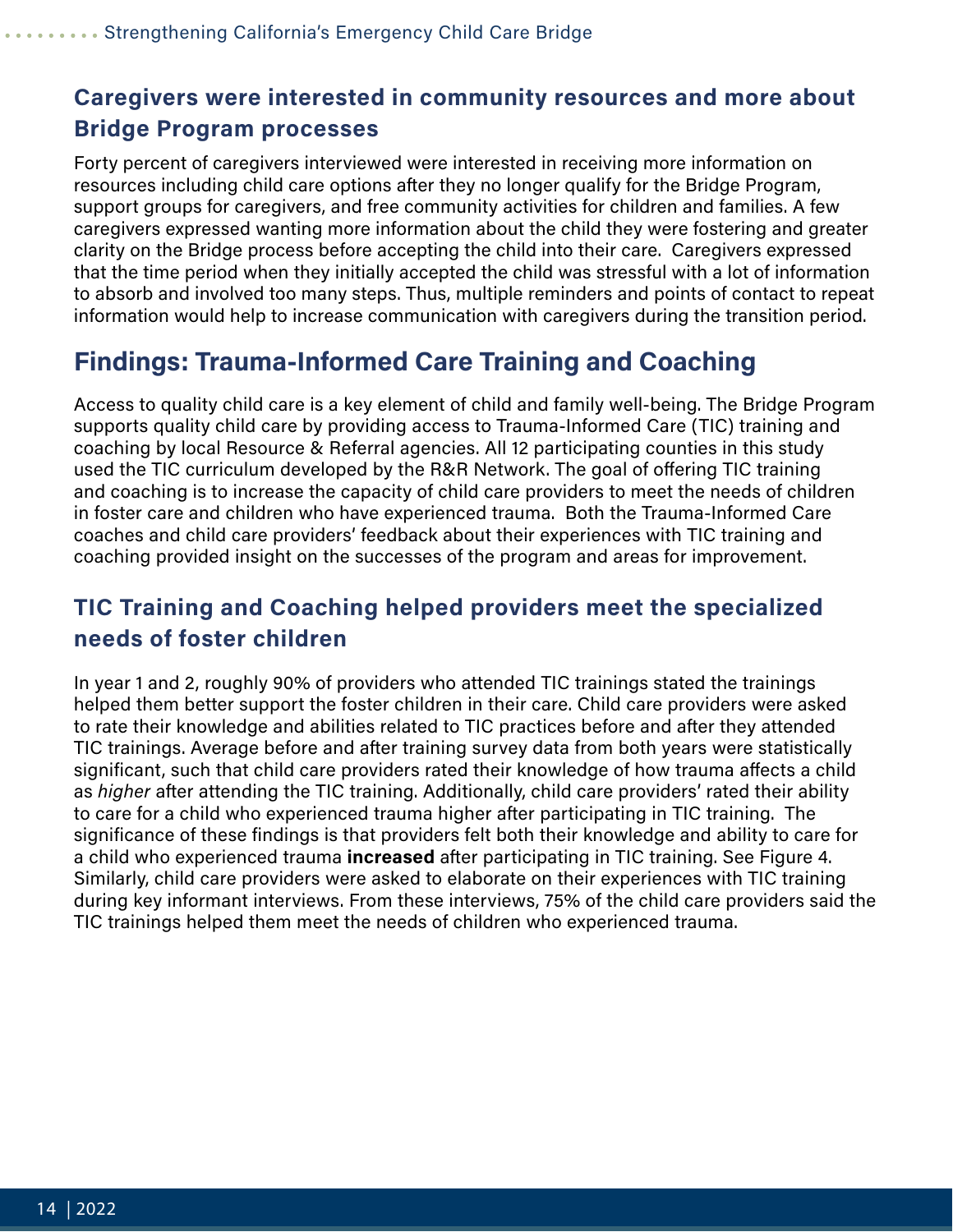#### <span id="page-14-0"></span>*FIGURE 4. AVERAGE BEFORE & AFTER RATINGS SHOW TIC TRAINING INCREASED PROVIDERS ABILITY TO SUPPORT CHILDREN IN FOSTER CARE*

|                                                             | Scale was 1-5, with 5 representing "Very High." |
|-------------------------------------------------------------|-------------------------------------------------|
| Provider knowledge of how trauma affects a child            | $\left(3.8\right)$<br>4.3                       |
| Provider ability to care for a child who experienced trauma | 4.3<br>3.7                                      |

Those who did not find the training helpful shared that they felt the information in the TIC training was repetitive. Specifically, participants felt they already knew much of the information provided. One provider suggested there should be different levels of training to meet the various skill levels of child care providers, like introductory versus advanced sessions.

**"** *Everything that I've learned has helped. I believe it has impacted every child under our care and myself as an individual. My assistant [too] because we've taken the [TIC] in English and Spanish...so we have sat together and talked about it. Really broke it down, what we have learned and how to best implement. It has benefited every student that has been in our facility, not only the Bridge family.*

 **– Child Care Provider, San Diego**

**"**

Related to the results about the TIC training, surveys and interviews from child care providers indicated that **TIC coaching** helped child care providers better support the foster child in their child care. Coaching was described by child care providers as either a situation in which a TIC coach would come to the child care site, observe children, and provide feedback, or one in which a TIC coach would respond via email or phone to any questions the provider had. Ninety percent of providers that participated in TIC coaching said the coaching helped them better support a foster child in their care. During the interviews, many providers shared that they found coaching to be a valuable "partnership" and a helpful resource to support their child care.

**"** *It was helpful to talk to my coach about [the children] and how we could help the little one feel that she was safe and the older one to help him learn how to manage his behavior and find ways to calm down. There was never a moment where I said, 'Oh, I can't handle it anymore.' I definitely had things I could talk about with my coach.*

 **– Child Care Provider, San Diego**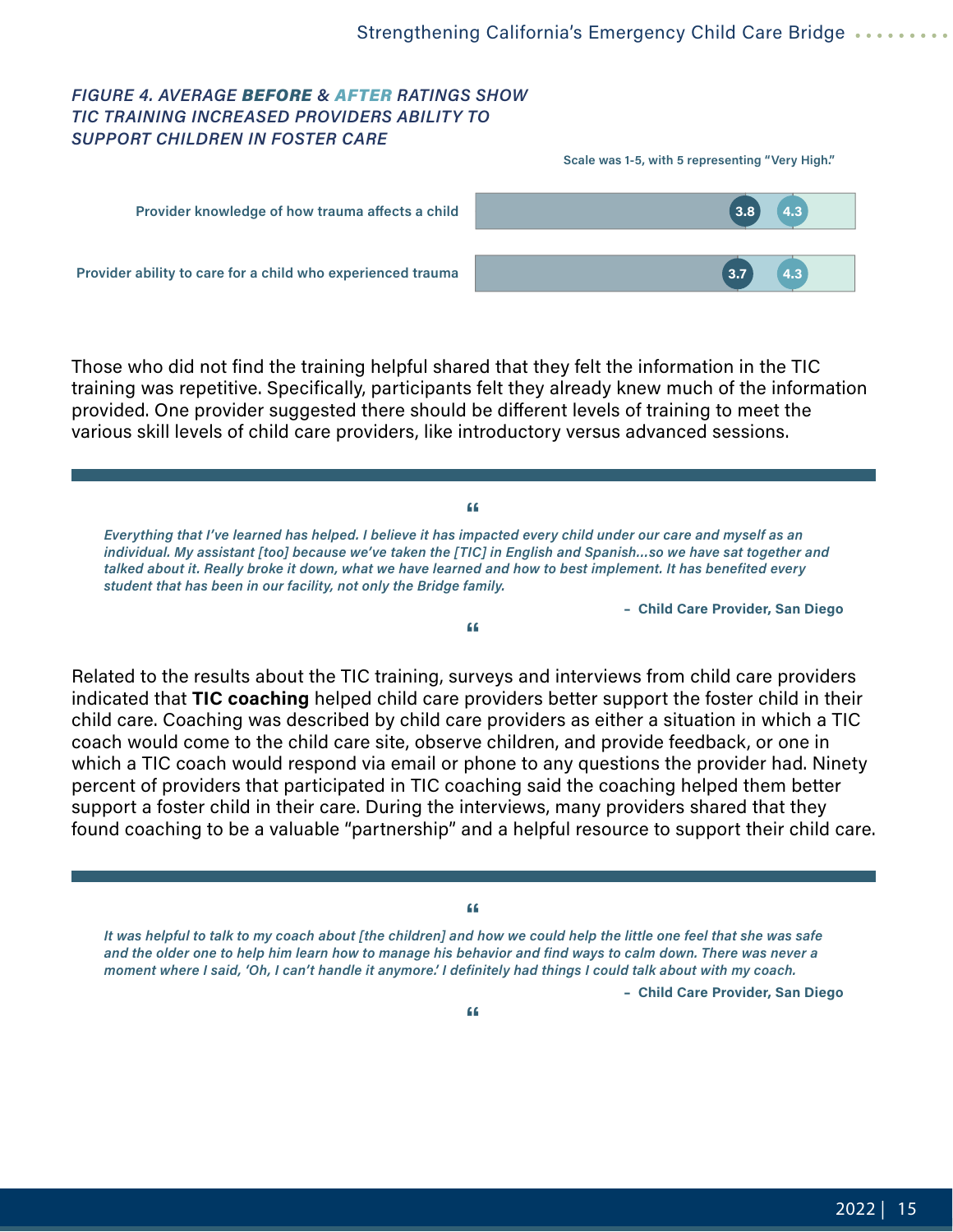Child care providers were also asked to rate their knowledge and abilities related to TIC practices before and after they participated in TIC coaching. Again, average before and after coaching survey data from both years were statistically significant, such that child care providers rated their knowledge of how trauma affects a child higher after participating in TIC coaching. Additionally, child care providers' rated their ability to care for a child who experienced trauma higher after participating in TIC coaching. A finding unique to TIC coaching was statistically significant such that providers rated their willingness to accept a foster child into their care higher after participating in TIC coaching. See in Figure 5.

#### *FIGURE 5. AVERAGE BEFORE & AFTER RATINGS SHOW TIC COACHING INCREASED PROVIDERS ABILITY TO SUPPORT CHILDREN IN FOSTER CARE*



### **Attending TIC Training and Coaching was challenging for providers**

It is clear that TIC training and coaching does benefit child care providers and the children in their care; however, it was a challenge getting Bridge providers to attend TIC training and/or coaching. While about 70% of child care providers said Bridge Program staff informed them about TIC training options, only 39% attended any TIC training. Even less participated in TIC coaching; only 22% of the Bridge providers surveyed said they participated in TIC coaching.

When asked why providers did not attend any TIC trainings, over half (55%) said they were not aware TIC training was available. The next most common reason was due to the scheduling of the TIC training, with 27% of surveyed providers stating the training was offered on days they were not available, and 20% stating the training was offered at times of the day the providers were not available. When asked what would encourage them to participate, 34% of providers said more information on how TIC training will benefit their child care would help persuade them to participate. Scheduling and convenience were also important to providers; 52% of participants said they would be more inclined to participate if trainings were offered online, 31% of providers would participate if trainings were offered at more convenient times of the day, and 20% said more convenient days of the week. This correlates with the All-County Survey, with 28% of Bridge administrators and staff stating they had challenges encouraging providers to participate in TIC training.

Moreover, 46% of Bridge administrators and staff from the All-County Survey found it challenging to encourage providers to participate in the TIC coaching. When asked why providers did not participate in any TIC coaching, a majority (79%) said they were not aware TIC coaching was available to them. When asked what would encourage them to participate,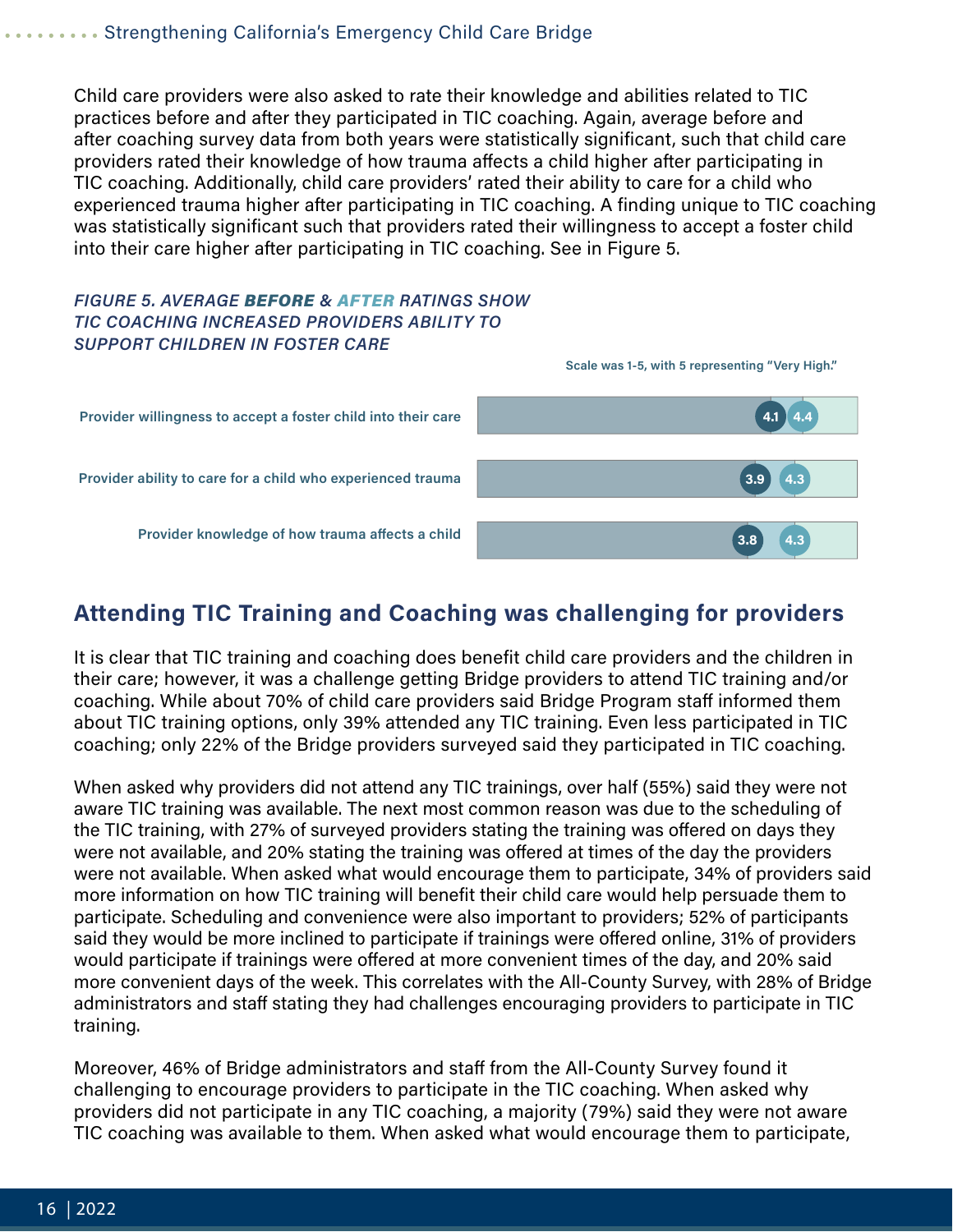<span id="page-16-0"></span>46% said more information on how TIC coaching will benefit their child care would be helpful. Providers also mentioned having more convenient times of the day (27% of providers), more convenient days (20%), coaching offered online (34%), and if offered a certificate of completion (20%) would likely increase participation in TIC coaching.

**"** *And I know, providers will be like, 'Oh, we already have so many requirements.' But these really are a game changer. We really become empathetic, we become better early childhood educators by being trauma informed, and in learning about building resiliency and emotional burnout, because this job is very isolating.*

**"**

 **– Child Care Provider, San Diego**

The data indicated that the main reason for such low attendance and participation in the TIC program was because providers were not aware of the TIC training and coaching opportunities available to them. The interviews also demonstrated there was confusion for the providers about what constitutes coaching. The next most common reason for the lack of participation was due to the dates and times training and coaching were offered. Many trainings were offered during hours providers were still providing child care, and were therefore unable to attend. However, after the details of TIC training and coaching were explained to the providers during the interviews, many were interested in participating. This correlates with the finding from TIC coaches and Bridge Staff who stated they need more support with advertising and marketing their TIC trainings.

### **Virtual training Increased Access for Providers**

Due to the COVID-19 pandemic, many R&R agencies pivoted to an online platform to offer TIC training and coaching virtually. Of the twelve counties evaluated, Bridge staff from 10 counties expressed positive experiences with the switch to a virtual platform. Eight of the 12 counties experienced higher provider attendance in their virtual TIC trainings and 11 of the 12 counties shared that their providers were very, if not more, engaged in the trainings using the virtual platforms. One county shared they experienced a 50% increase in attendance due to the switch to virtual training. As mentioned above, providers expressed to their TIC trainers that they liked the virtual platform because of the huge convenience it offers, not only during the COVID-19 pandemic, but in a post-pandemic world as well.

Although the study did not focus on language barriers, language concerns were discussed in key informant interviews. 7 of the counties shared they offered trainings in multiple languages, and three counties stated they had more consistent or increased attendance in their virtual Spanish speaking TIC trainings but struggled to maintain attendance in their English-speaking TIC trainings. One county stated the Spanish-speaking to English-speaking attendance ratio was 30:3. However, another county shared that their English-speaking training attendance increased because of the virtual option offered. Two counties who did not have positive experiences with virtual trainings shared that fewer providers attended their virtual TIC trainings, and that they felt face-to-face activities and interactions greatly improved trainings and face-to-face interactions were missed among providers and coaches.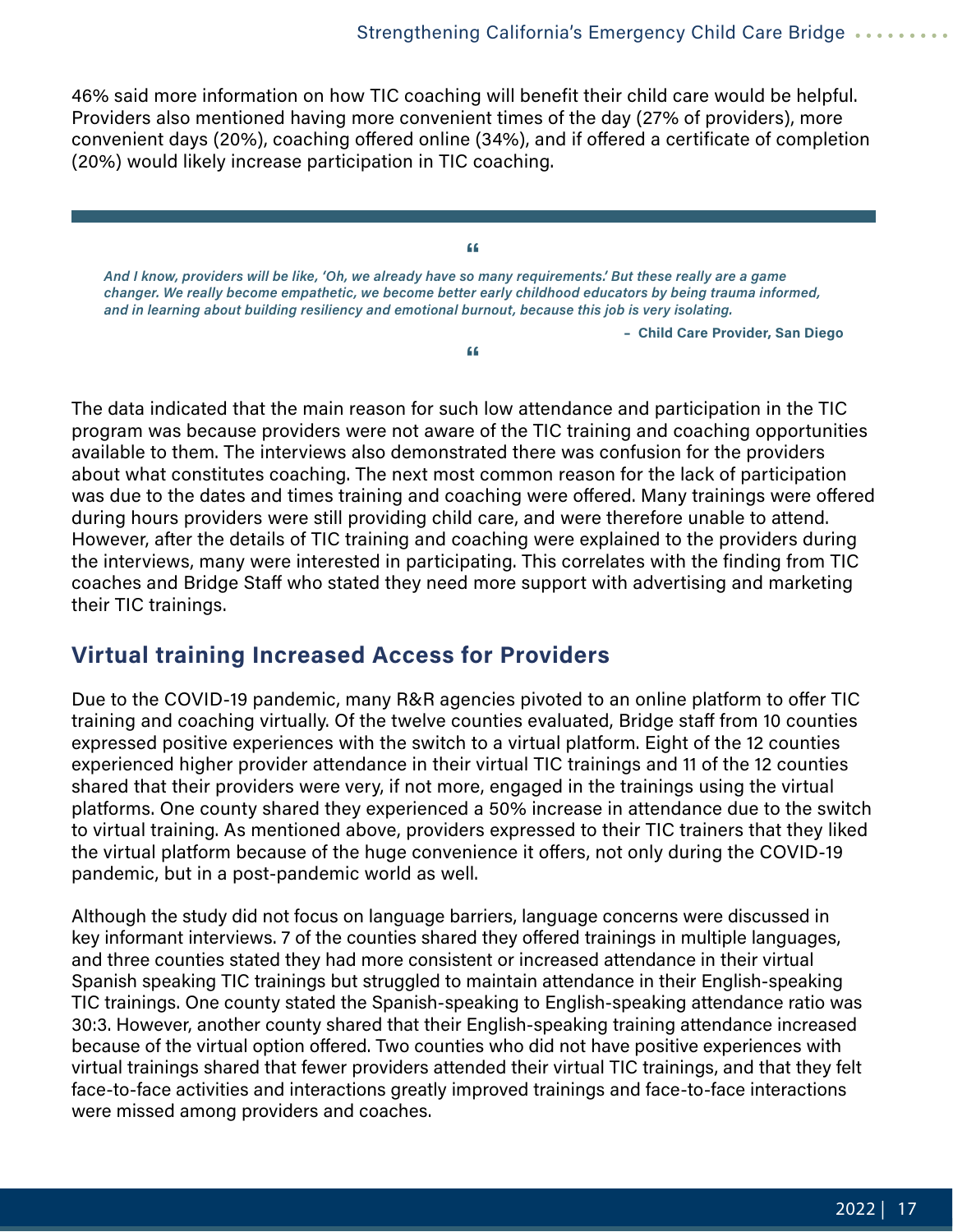<span id="page-17-0"></span>With regard to virtual coaching, all sampled counties switched to a virtual coaching platform due to COVID-19. Half of the counties stated that more coaching was conducted with the availability of virtual coaching platforms. Three counties expressed positive experiences with virtual TIC coaching, while three different counties expressed negative experiences with virtual TIC coaching. Two counties stated that coaching is difficult to replicate on a virtual platform due to the lack of in-person, face-to-face engagement and the ability to be in the child care space together. One county stated that less coaching was conducted due to the switch to virtual and another county stated that in-person coaching was missed, but that more coaching was conducted because of the virtual platform option.

Overall, most counties expressed positive experiences with the switch to a virtual platform for both TIC training and coaching. While there was initial hesitation due to the loss of in-person interaction, 8 counties experienced higher provider attendance in their virtual TIC trainings. Furthermore, 11 counties shared that their providers were very, if not more, engaged in the virtual trainings. As we emerge from the pandemic and return to in-person meetings, these results indicate maintaining a virtual training and coaching option for providers would increase access to and use of these valuable services.

### **TIC Training that were adaptable to the needs of the providers drew more consistent attendance and engagement**

TIC trainers that were able to offer flexible training and coaching scheduling options for providers experienced a higher rate of success in attendance and participation in both trainings and coaching sessions. Three counties specifically noted the success they had after they began to offer trainings at various times to accommodate providers' busy schedules. Trainers received feedback that providers liked when they could access trainings on their own time, such as recordings of the training or access to the videos and various resources online. Altogether, the virtual platform was valued by many providers and trainers in the study.

TIC programs that integrated a continuous feedback loop into their trainings and coaching session procedures were able to better adapt their program to meet the needs of providers. This helped maintain consistent attendance and participation. Half of the counties specifically shared that they were able to adapt their TIC program to better fit the needs of the providers they served by asking for and implementing provider feedback after training and coaching sessions. For example, three counties adjusted the TIC training curriculum, breaking down the series into smaller, more palatable modules. One county stated providers began to come to them with topics they wanted to learn more about, such as caring for a child with additional developmental needs. Bridge staff mentioned the most common requested topics included "basics of trauma," "creating a positive experience for children, and "self-care." One out of every three Bridge staff interviewed expressed a need for coaching on "effective communication" and "decreasing triggers." Notably, three counties made a switch to group coaching and found great success utilizing this approach.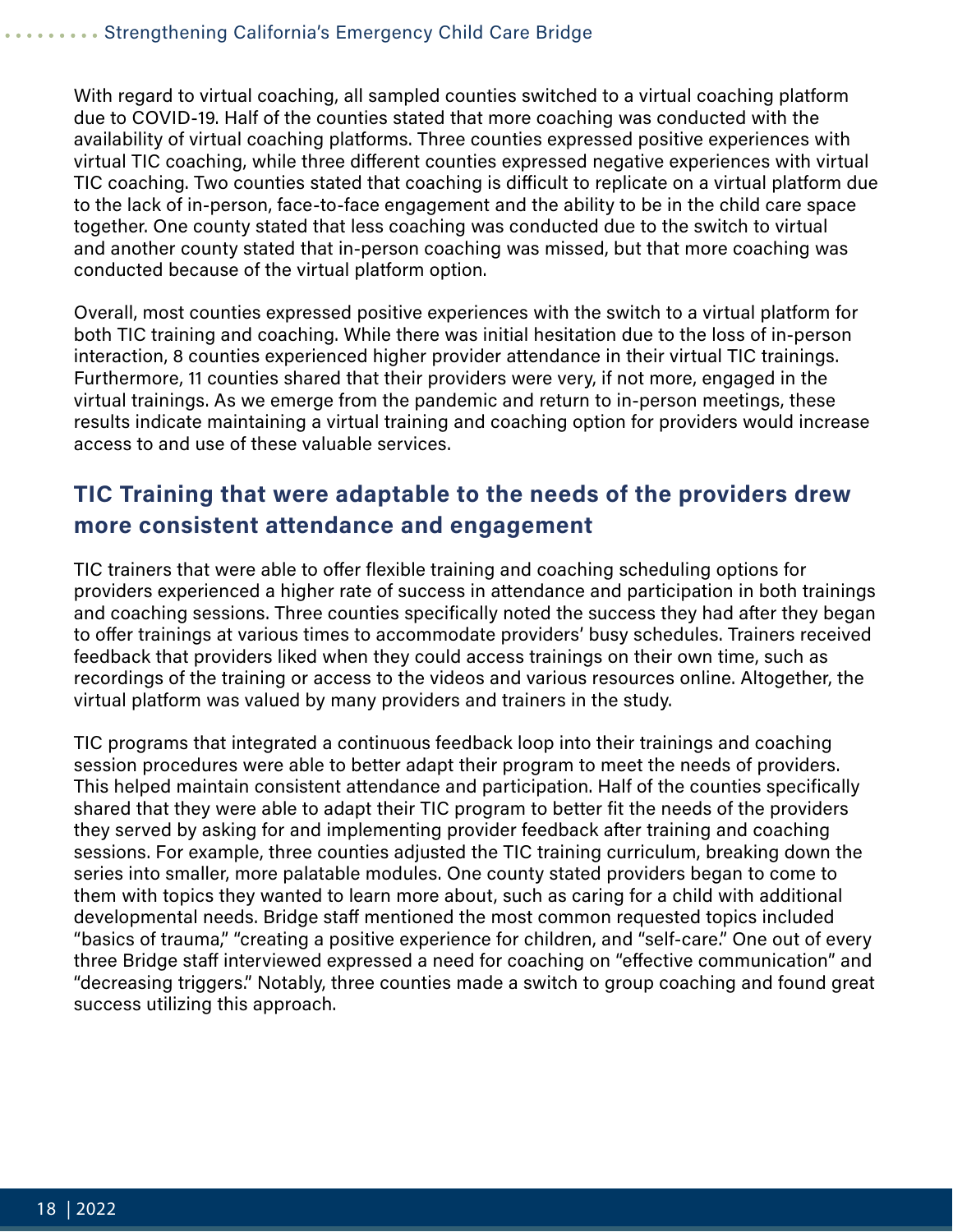<span id="page-18-0"></span>Across the board, self-care trainings were well received and highly praised by providers. Given the state of the world and the heavy weight on child care provider's shoulders, many providers needed reminders it is necessary to care for themselves before caring for others. Seventy-five percent of Bridge staff mentioned how valuable the self-care trainings were for their providers and providers gave feedback that they felt more capable caring for others now that they learned how important it is to take care of themselves first; It is highly recommended by the study authors to always include a self-care module within the TIC curriculum.

### **Additional support in marketing, outreach, and advertising TIC training and coaching is necessary**

Half of the counties evaluated expressed the need for additional support in marketing, outreach, and advertising TIC training and coaching programs. These six counties stated that they experienced challenges with TIC enrollment due to a lack of outreach materials and resources to advertise the TIC coaching and training program. Conversely, half of the counties found success using incentives in their enrollment efforts, specifically TIC-related incentives such as mindfulness cards or materials for a cozy corner. Seven counties wanted to increase their use of incentives to support higher enrollment in TIC training and coaching.

Counties specifically expressed the need for informational and eye-catching marketing tools and resources that will stand out against all the other emails, updates, and information providers receive on a daily basis. A few counties expressed goals to work with their existing partners, such as Head Start and DPSS, to help market and spread the word even further regarding TIC training and coaching. In order to maximize outreach y these larger partners, counties need informational and eye-catching marketing materials that partners can use to advertise the TIC program to their larger list-serves. Various marketing tools have been suggested by evaluated counties. For example, using social media more effectively, mailing flyers to stand out against the multitude of emails, and more consistent e-blasts to remind providers of the schedule and various benefits of TIC training and coaching. A recommendation from the evaluators is to create a one sheet with a very clear description of what TIC is and how it will benefit the child care, provider, children, and families. Trauma-informed care training and coaching has the opportunity to benefit all aspects of child care and this should be reflected in its advertising.

**"** *We need incentives for participation. This has been a continuous challenge for us because we're in competition with other programs within our [own] agency. A lot of the other programs provide incentives, and we do not provide incentives.*

 **– Later Implementing County**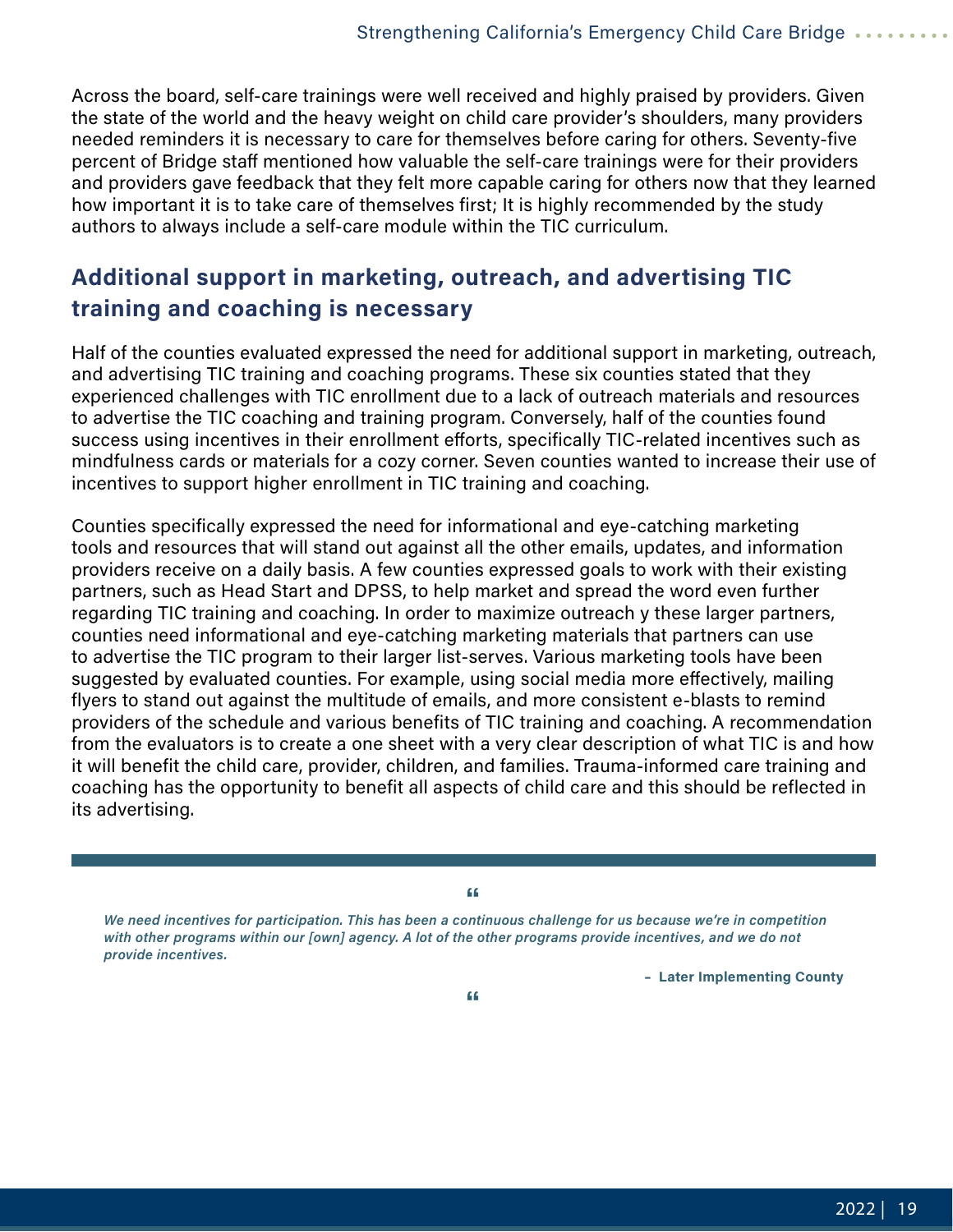### <span id="page-19-0"></span>**Findings: Program Implementation**

#### **Bridge Program Varied Little Across Programs**

As stated previously, there were very few guidelines for implementation of the Bridge Program at a statewide level, and counties were able to design the program to meet their county's specific needs. Even with this flexibility, the counties that participated in this evaluation varied little in how they implemented the Bridge Program. All counties mentioned that the Bridge process began with the social worker submitting a Bridge referral to the CCN. Staff from half of the counties mentioned that the CCN made contact with caregivers within 24 hours of receiving a Bridge referral. It was noted that 50% of all counties in the study used encrypted emails when submitting referrals via email, while the other counties faxed or hand delivered paper referrals. Results from the All-County survey showed similar findings, with 66% of counties stating the process began with the social worker connecting with the CCN via email or an online portal.

Overall, counties did not mention experiencing any challenges or concerns related to the process for submitting referrals and contacting caregivers. Two-thirds of CCNs mentioned they did not have any program implementation changes due to COVID-19 and the referral process from Child Welfare to the CCN did not change during the pandemic. In contrast, two-thirds of child welfare agencies mentioned experiencing challenges with Bridge referrals primarily due to COVID-19 causing closures to both schools and child care facilities. In addition, counties saw a fluctuation in the number of referrals increasing and decreasing in response to the changing regulations and policies taking place statewide due to COVID-19. At least half of counties mentioned receiving fewer referrals in the early stages of the pandemic, but saw their numbers return to average once COVID-19 restrictions loosened.

**"** *The process itself, the eligibility, and all of that remains the same, but the process because of COVID. And we were no longer seeing in person appointments and such. We've gone more virtual in regards to the enrollment, collecting of the paperwork, electronic signatures, trainings, and coaching all had to be via zoom or over the phones.*

 **– Early Implementing County**

**"**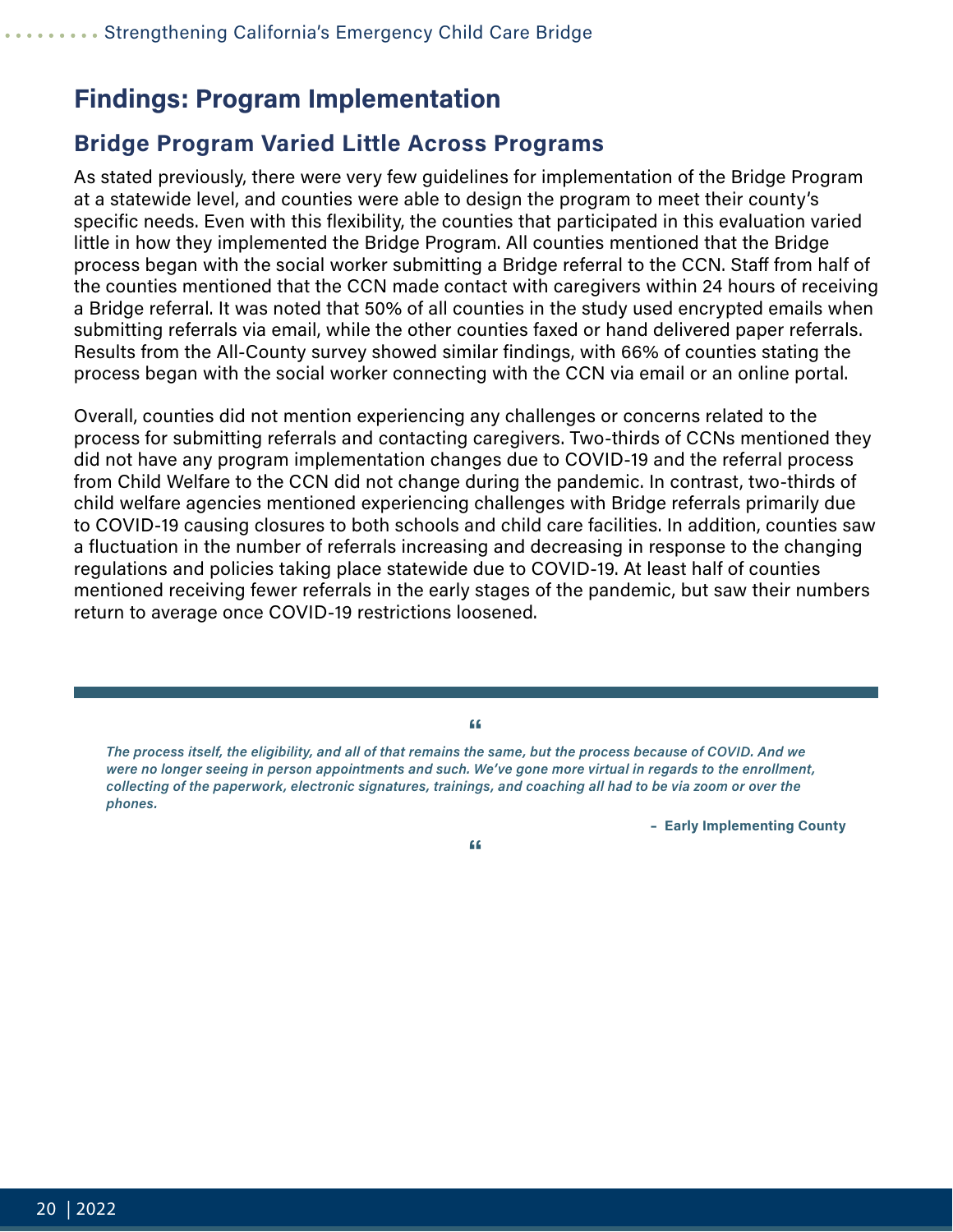#### <span id="page-20-0"></span>**Recommendation: Keep changes made during the Pandemic**

County administrators and staff were asked about which pandemic-related policy and procedure changes they plan to continue. In response to the pandemic, 75% of programs were conducting operations and communications with families virtually (Zoom meetings, phone calls, and emails) and reduced the frequency of required meetings. Additionally, one-third of programs instituted- and have made permanent- the use of digital signatures on documents and attendance sheets. From the families' perspective, the majority of caregivers interviewed indicated that it was easy to enroll and participate in the Bridge program. Moreover, 30% of caregivers noted that certain changes to the program made in response to COVID-19 were positive and should be made permanent. These changes included the option to complete paperwork and conduct appointments online, requiring less paperwork, and frequent reminders of when benefits are ending. Caregivers also noted that it would be beneficial for child care to begin at the beginning of the Bridge verification process in order to decrease the amount of time that they had to take off work and reducing any out-of-pocket charges for care. All of these recommendations aim to ease the burden on both families and providers by simplifying procedures, making processes more convenient, and the program more accessible.

### **Relationships and collaboration were key elements of success**

The main finding from the KIIs with staff implementing the Bridge Program was that good working relationships with partner agencies in the program was a key element in the successful implementation of the program. At least 75% of counties stated that collaboration, networking, and establishing a working relationship with a partner agency was necessary to maintain a communicative and quality relationship while implementing the Bridge Program. Additionally, 11 out of the 12 counties interviewed stated they had good working relationships with their partners in the Bridge Program, while one county felt more communication was needed. Half of the participating counties had previous relationships with their partner agency through the subsidy or alternative payment program. Furthermore, all of the mid-implementing counties had a previous relationship with their partner agency prior to the Bridge Program, which help to facilitate a communicative and trusting relationship. For two out of the three later implementing counties, only one had a previous relationship and the others were still working to improve their relationship.

*Figure 3. Relationships and Collaboration Were Key Elements for Successful Implementation*



**networking is important**



**good working relationships are key**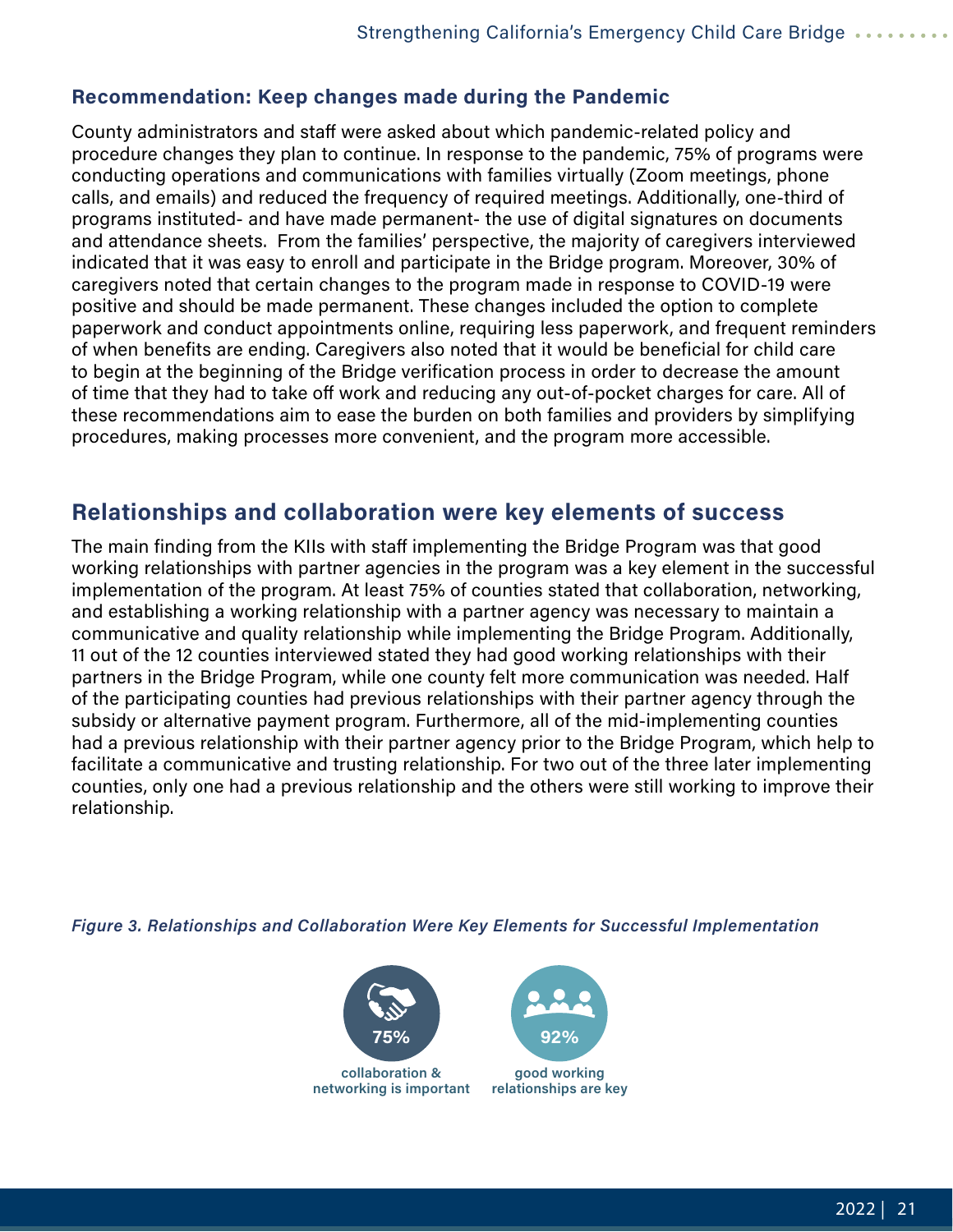<span id="page-21-0"></span>While many of the staff expressed the importance of collaboration and having an existing relationship with their partner agency, they also shared that they benefitted from having support from external agencies. All counties stated that they had partnerships with outside agencies to support the implementation of the Bridge Program. Many of these outside agencies provided assistance with trauma-informed care coaching and trainings. In addition to partnering with outside agencies on the TIC portion, they also worked with Head Start programs, county First 5 agencies,, and local non-profits in order to connect families to supportive services. Outside agency partnerships were especially important for counties serving larger numbers of Bridge families.

Whether internal or external, effective communication between partners and partnering organizations is essential to the Bridge Program's success. Given that this program operates within the intersection of both the child welfare and ECE systems, 58% of counties noted that having a mutual understanding of goals, values, and roles was integral to the success of the program. Additionally, more than 80% of child welfare agencies mentioned effective communication was key when working with their partner agencies.

**"** *I think it would be helpful for other foster parents to know about it even before they accept placement. Because it can make it can make or break your decision on whether or not to take another placement, if you know that you can get help financially with child care.*

**"**

 **– San Diego Caregiver**

### **Facilitating access to Bridge child care by increasing awareness of program and expanding eligibility criteria and funding**

The successful implementation of the Bridge Program begs the question of how to best increase program access to serve those most in need. Incidentally, of the caregivers who provided recommendations for program improvement in their interview, one-third suggested a need for improved outreach and program advertising. Caregivers mentioned a lack of awareness of the program and shared that they felt that if more caregivers knew about the program then this could lead to more caregivers accepting a foster child placement. Often, caregivers were only informed about the Bridge Program when the caregiver expressed a need for child care, rather than the program being offered without asking or on the initial request to take in a child.

As stated previously, interviews with program administrators and staff revealed that external partnerships were integral to program successes. Half of the counties described partnering with community resource agencies to share resources for foster families to spread awareness about the program, along with working with school districts and community colleges to reach new foster families. Additionally, program administrators found working with R&R agencies outside of their county resulted in building new relationships and sharing knowledge of each other's programmatic nuances. Some counties mentioned leading informal trainings to help Children's Social Workers understand the Bridge Program, but described the need for a formal training on the program and how to effectively outreach to families.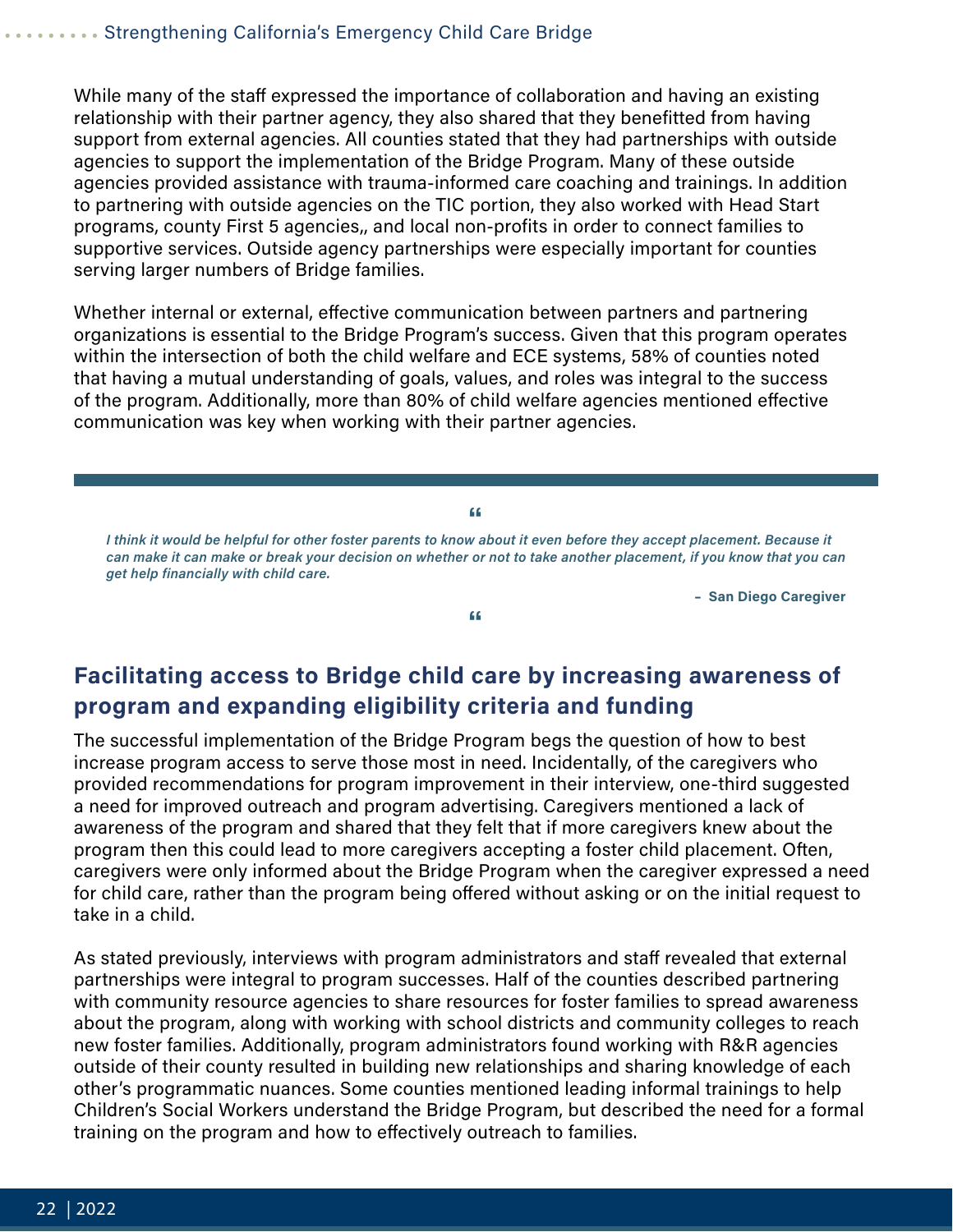<span id="page-22-0"></span>Another way to expand access to the program is to expand the eligibility criteria. Eligibility for the Bridge Program is broad at the state level, and each county can determine eligibility for the program. In general, foster children birth through age 12, children with exceptional needs, and children with severe disabilities up to age 21 are eligible for the Bridge Program. Caregivers eligible for voucher assistance include: approved resource families, families that have a child placed with them for an emergency or compelling reason and in the process of resource family approval, formerly licensed foster family homes or certified family homes, approved homes of relatives or non-related extended family members in the process of resource family approval, tribally approved homes, or parenting youth in the foster care system and non-minor dependent parents. From interviews in Year 2, five of the 12 counties implemented changes to, or were in the process of expanding, their eligibility criteria. Some are expanding the program to serve children older than birth to five years. Others are creating exceptions to fund sibling sets who are at the same child care program or expanding eligibility to include license-exempt or family, friend, and neighbor child care providers.

**"** *With the Bridge Program, when that child is returned to his or her family, the voucher dollars are cut off immediately. So this parent may not have had the burden of paying for childcare for the last six, nine, twelve, months. And now their child or children are back with them. And now they're struggling… financial stress is a big reason that parents neglect or abuse their kids…so more flexibility with voucher dollars to help bio parents, maybe only in the first 90 days.*

**"**

 **– Mid Implementing County**

#### **Recommendation: Increase access through expanding the reach and flexibility of the vouchers**

Program administrators and staff proposed numerous funding-related recommendations to increase access to the Bridge Program. Specifically, administrators and staff voiced support for increasing flexibility or earmarking additional funds to facilitate out-of-county placements and to provide care to children that are reunified with their biological parent. Two-thirds of county administrators and staff had concerns that the current funds were insufficient to meet the needs of all of their families. Moreover, more than 25% of caregivers felt that program eligibility should be extended to cover the duration in which a child is in foster care. As expressed by numerous caregivers, the need for child care does not end after the 12-month eligibility and thus should continue beyond the current window.

**"**

*The length of time [of the program]; it would be nice if it would be offered the duration of when you have the kids. Because, that's a huge concern once the Bridge Program is over what we're going to do to pay for childcare.*

 **– San Bernardino Caregiver**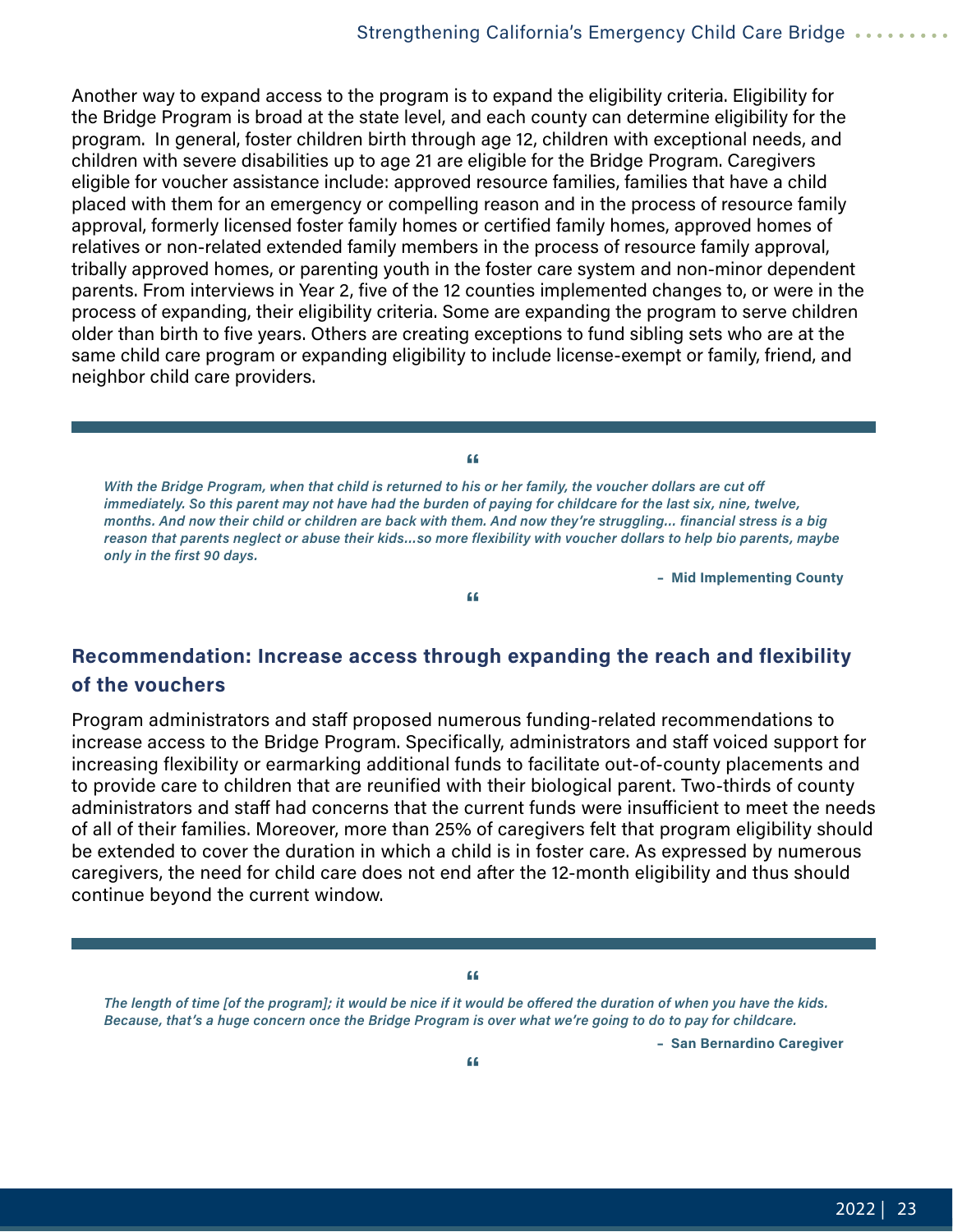#### <span id="page-23-0"></span>**Data is needed for programmatic success**

All but one county stated they experienced challenges with data and reporting. The one county that did not experience data challenges received very few Bridge referrals. Child Welfare administrators from 10 of the 12 counties experienced more challenges with data than R&R administrators (4 R&R administrators stated they had challenges). There were more early implementing counties (55%) that had mentioned experiencing challenges with data and reporting while only 27% of mid-implementing counties experienced challenges. Furthermore, counties serving a larger number of families (8 counties) experienced data collection and reporting challenges more often than counties serving smaller numbers of families.

When asked for the top data elements used to determine the success of the Bridge program, 42% of child welfare agencies interviewed mentioned how soon a child is placed in care after receiving a Bridge referral. More than half of the child welfare agencies also mentioned the number of children that are successfully referred to long-term child care as one of their top priorities. The same results were found in the All-County Survey, with 28% of participants stating that the success of their program was dependent on the number of children who are successfully enrolled into long-term child care. According to the All-County Survey, 23% of Bridge administrators and staff also used the number of resource families they serve as a proxy to determine how successful the program is meeting the needs of vulnerable children.

### **Conclusions**

Despite the difficulties associated with implementing a statewide program with broad regulations that allowed each county to design a program that meet the needs of its constituents, the strong partnerships between Child Welfare and Resource & Referral Networks across the state helped to make the Bridge Program a success. By providing caregivers with child care vouchers, a child care navigator to help caregivers navigate not only the child welfare but also the ECE systems, and by providing trauma-informed care training and coaching opportunities for providers, the Bride Program has helped **thousands** of children in need of a loving and stable home. Yet, there are still more that could be done to help ensure that more children in need have access.

- Restructure and enhance funding to ensure equitable access for those who need it most
	- Keep implementation process changes made in response to the pandemic to maintain accessibility and increase convenience for foster families and child care providers
	- Extend the length of the Bridge voucher and have it follow the child after reunification or adoption if the program reduced the economic and emotional stress for resource caregivers, what could it do for biological parents after reunification?
	- Increase funding to allow for expanded eligibility (e.g. more age groups, child care provider types, sibling sets, and out-of-county placements)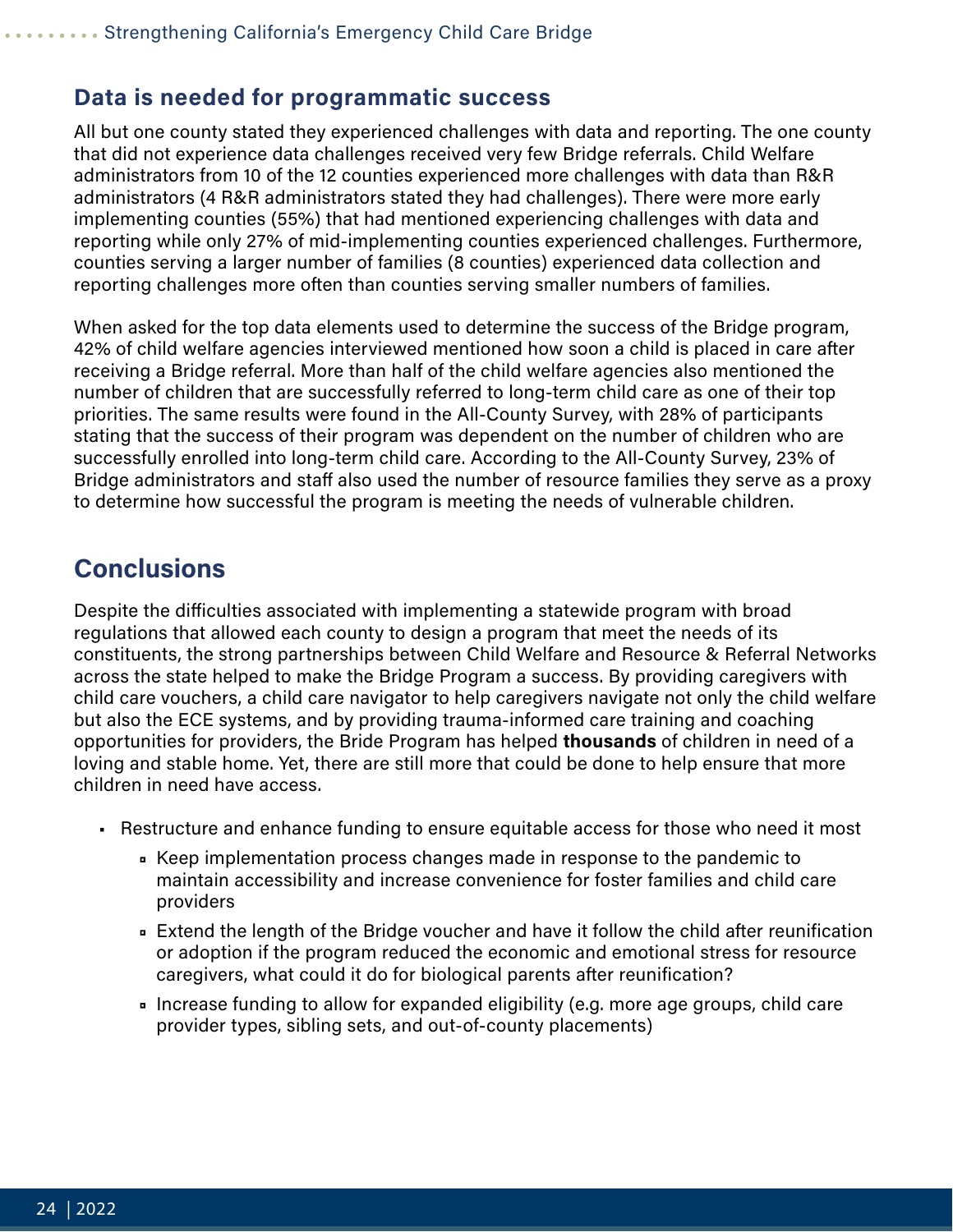- Given the response from both Child Welfare and ECE administrators, ensure a strong Child Welfare-ECE collaborative relationship by funding the administrative support needed to understand one another's goals, structures, values, processes, and maintain an effective working relationship in serving families
- Given the reduction in stress for the foster family as a result of each component of the program, ensure all components are fully funded including the voucher, the navigation, and the TIC training and coaching
- Ensure equitable access to trauma-informed environments for California's most vulnerable children
	- Ensure a broader and deeper capacity for ECE providers to effectively care for traumatized children by providing additional support in marketing, outreach, and advertising TIC training and coaching
	- Increase the likelihood of ECE provider participation in TIC training and coaching by ensuring TIC services meet the needs of ECE providers (e.g., day/time of offering, virtual options, incentive materials, in relevant languages, etc.)

Implementing these recommendations would ensure equitable access to the Bridge Program for California's children and families in the foster care system.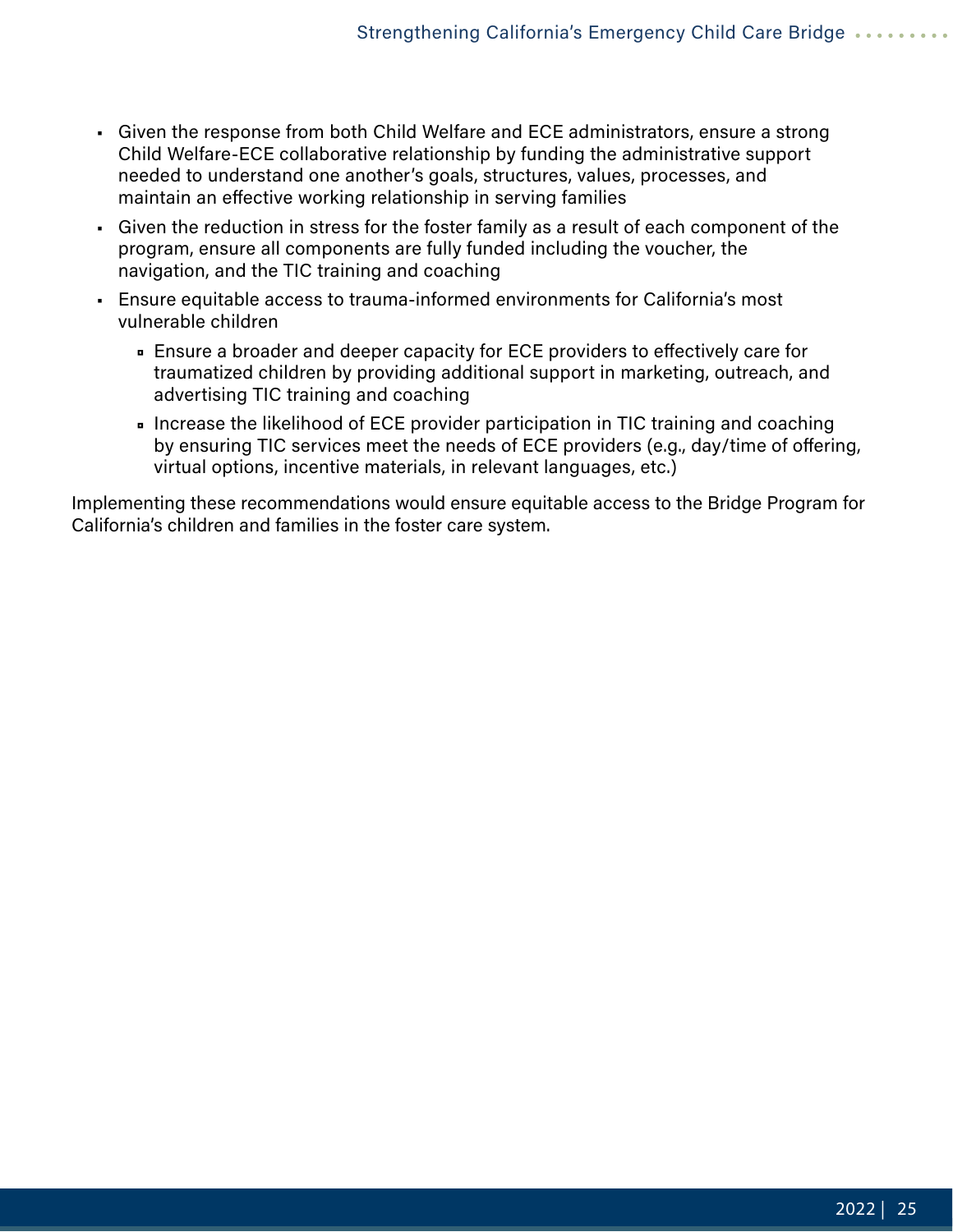#### <span id="page-25-0"></span>*APPENDIX A: STUDY METHODS*

All research activities for this project were reviewed and approved by an Institutional Review Board, Advarra, prior to the recruitment of participants and the collection of data. The Research team collected data from a sample of 12 counties across California. Counties were recommended by the CDSS (with input from CCRC), which administers the Bridge Program. Counties were selected to include early implementers (those that began implementing January 2018 - April 2018), mid-range implementers (began implementing May 2018 - October 2018), and later-implementers (began implementing November 2018 and later). One of the late implementing counties was unable to implement the Bridge Program until Year 2 of the evaluation due to delays caused by the COVID-19 pandemic. Both the Child Welfare agency and Resource & Referral/Alternative Payment agency for each selected county were required to agree to participate in the study to be included.

An Advisory Committee was formed to review and provide input on methods, data collection tools and protocols and findings. Members of the Advisory Committee include funders, staff and leaders from CDSS and CDE, statewide advocacy agencies in ECE and Child Welfare, a researcher, a foster parent and child care provider. All tools are reviewed by this group prior to translation (and back-translation) into Spanish and approval by IRB.

#### **Data Collection Methods: Administrative and Program Staff**

Based on the Research Questions in the scopes of work approved by First 5 California, Frist 5 San Bernardino, and Heising-Simons Foundation, the CCRC Research team conducted key informant interviews (KIIs) with Child Welfare and ECE Bridge Program administrators, child care navigators, and trauma-informed trainers/coaches who had daily contact with caregivers and child care providers receiving services through the Bridge Program.

After IRB approval of survey and interview tools and protocols for all participants, the Research team contacted Bridge Program administrators and staff to schedule interviews. Information detailing the study and interview questions were sent to participants so that they were able to prepare in advance for the interview. If participants were unable to attend the interview, they were given the option to submit written responses to each question. Interviews were conducted using the Zoom conferencing software and, with participants' permission, the interviews were audio recorded. One Research team member conducted the interview while another team member audio recorded and took notes. Interviews lasted approximately one hour each, depending upon the length of responses from participants. Audio recordings were transcribed with support from Otter.ai software, and then reviewed by a Research team member to facilitate data analysis. Data collection methods were the same across all key informant interviews conducted. Lastly, participants were offered a token of appreciation (e.g., gift card) for their participation in the interview.

Additionally, an online survey was distributed to Bridge Program administrators in all counties implementing the Bridge Program. The survey known as the "All-County Bridge Program Survey" was announced during CDSS' Bi monthly Bridge Program webinar. The questions on the survey focused on programmatic changes, successes and challenges administrators have experienced with the implementation of the program. Bridge Program administrators had approximately two weeks to complete the survey. Bridge Program administrators from 41 out of the 46 counties implementing the program completed the survey.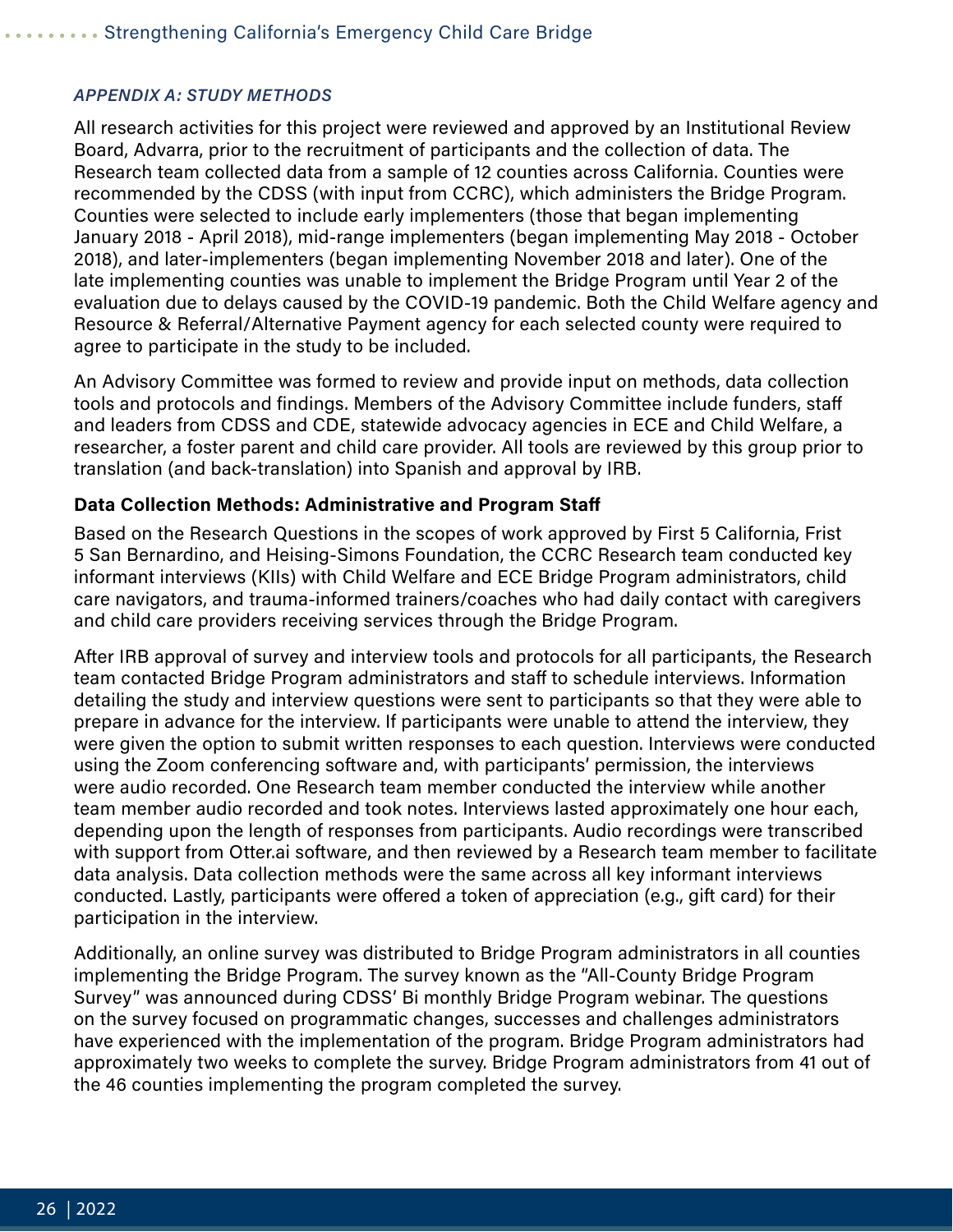#### **Data Collection Methods: Caregivers and Child Care Providers**

Based on the Research Questions in the scopes of work approved by First 5 California, First 5 San Bernardino, and Heising-Simons Foundation, the Research team conducted key informant interviews with caregivers and child care providers who currently or formerly participated in the Bridge Program (a goal of three caregivers and three child care providers from each of the 12 counties). Caregivers were recruited through the Resource and Referral (R&R) agency in the 12 counties. The Research team developed an online survey for the R&R agencies to distribute to caregivers in the Bridge Program. The survey included recruitment language for the caregivers to elect to be contacted for a phone interview. Caregivers that elected to be contacted for a phone KII, were selected for an interview based on stratified demographic representation (e.g., type of caregiver and language spoken). Online surveys and interviews were available in English and Spanish.

For the child care providers, the Research team developed an online survey for the R&R agencies to distribute to the child care providers they served in the Bridge Program. The survey included recruitment language for child care providers to elect to be contacted for an interview. A sample of the child care providers who elected to be contacted for an interview were contacted to schedule the interview (a goal of three child care providers per county). If more than three child care providers per county opted in for an interview, the Research team selected participants based on ensuring a diverse set of experiences (e.g., child care provider setting, participation in TIC training, participation in TIC coaching, and provider language).

| <b>County</b>    | <b>Child Welfare</b><br><b>Admin</b> | <b>Resource &amp;</b><br><b>Referral Admin</b> | <b>Child Care</b><br><b>Navigator</b> | Trauma-<br><b>Informed Care</b><br><b>Staff</b> | <b>Total</b>    |
|------------------|--------------------------------------|------------------------------------------------|---------------------------------------|-------------------------------------------------|-----------------|
| Colusa           | 2                                    | $\overline{2}$                                 | $\overline{2}$                        | 3                                               | 9               |
| Contra Costa     | 2                                    | 3                                              | 1                                     | $\overline{2}$                                  | 8               |
| Glenn            | 3                                    | $\overline{2}$                                 | $\overline{2}$                        | $\overline{2}$                                  | 9               |
| Napa             | $\overline{2}$                       | $\overline{2}$                                 | $\overline{2}$                        | $\overline{2}$                                  | 8               |
| <b>Riverside</b> | 2                                    | $\overline{2}$                                 | $\mathbf{1}$                          | 1                                               | $6\phantom{1}6$ |
| Sacramento       | 3                                    | 3                                              | 3                                     | 3                                               | 12              |
| San Benito       | $\overline{2}$                       | 3                                              | $\overline{2}$                        | $\overline{2}$                                  | 9               |
| San Bernardino   | $\overline{7}$                       | 5                                              | $\overline{4}$                        | 3                                               | 19              |
| San Diego        | 2                                    | $\overline{4}$                                 | $\overline{2}$                        | $\overline{2}$                                  | 10              |
| San Joaquin      | 2                                    | 3                                              | $\overline{4}$                        | 3                                               | 12              |
| San Luis Obispo  | $\mathbf{3}$                         | $6\phantom{1}$                                 | 2 <sup>1</sup>                        | 3                                               | 14              |
| Sonoma           | $\overline{2}$                       | $\overline{2}$                                 | $\overline{2}$                        | $\overline{2}$                                  | 8               |
| TOTAL            | 32                                   | 37                                             | 27                                    | 28                                              | 124             |

#### *APPENDIX B. TABLE OF BRIDGE STAFF INTERVIEWS*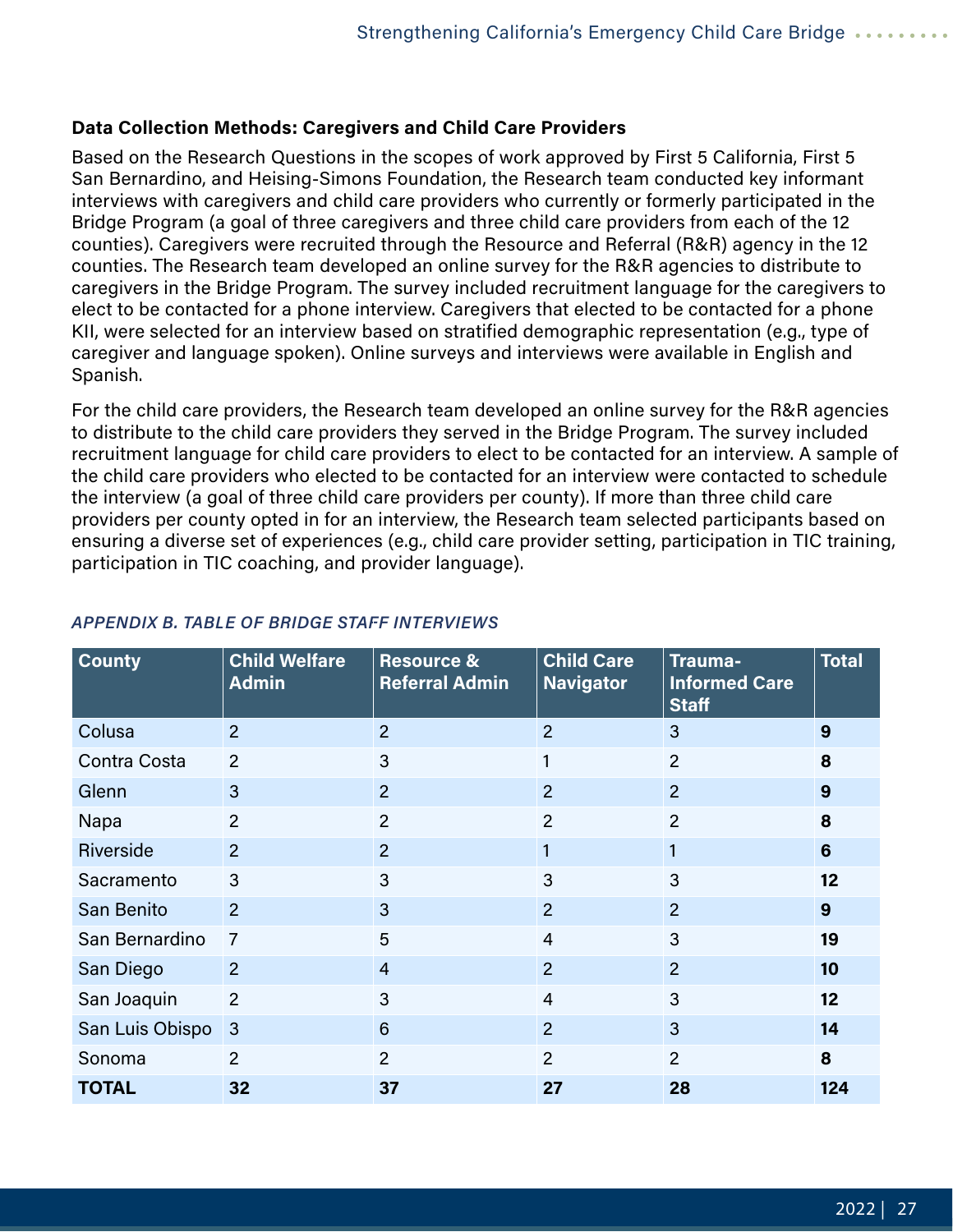| <b>County</b>   | <b>Implementation Timeframe</b> | <b>Number of Surveys Received</b> |                |
|-----------------|---------------------------------|-----------------------------------|----------------|
|                 |                                 | <b>English</b>                    | <b>Spanish</b> |
| Colusa          | Mid                             | $\mathbf 0$                       | $\overline{0}$ |
| Contra Costa    | Early                           | 34                                | $\overline{0}$ |
| Glenn           | Mid                             | 9                                 | $\overline{0}$ |
| Napa            | Later                           | $\overline{2}$                    | $\overline{0}$ |
| Riverside       | Later                           | 5                                 | 1              |
| Sacramento      | Mid                             | 74                                | 1              |
| San Benito      | Mid                             | $\overline{2}$                    | $\overline{0}$ |
| San Bernardino  | Later                           | 77                                | 1              |
| San Diego       | Mid                             | 101                               | $\overline{4}$ |
| San Joaquin     | Early                           | 10                                | $\overline{0}$ |
| San Luis Obispo | Early                           | 15                                | $\overline{0}$ |
| Sonoma          | Early                           | $6\phantom{1}6$                   | $\overline{4}$ |
| <b>TOTAL</b>    | 346                             | 335                               | 11             |

#### *APPENDIX C. NUMBER OF CAREGIVER ONLINE SURVEYS RECEIVED BY COUNTY*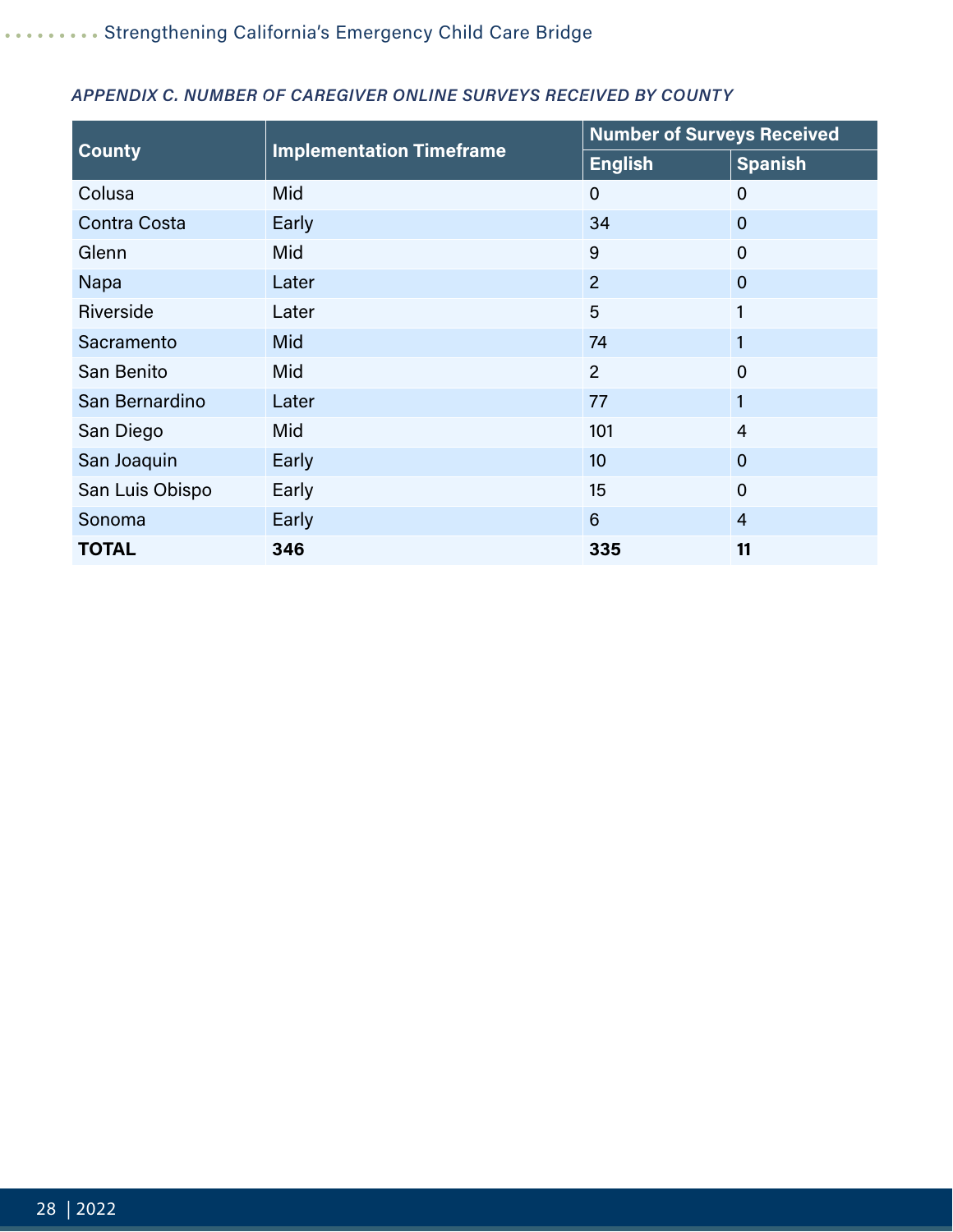| <b>County</b>       | <b>Implementation Timeframe</b> | <b>Number of Surveys Received</b> |                |
|---------------------|---------------------------------|-----------------------------------|----------------|
|                     |                                 | <b>English</b>                    | <b>Spanish</b> |
| Colusa              | Mid                             | $\mathbf 0$                       | $\mathbf 0$    |
| <b>Contra Costa</b> | Early                           | 20                                | $\mathbf{1}$   |
| Glenn               | <b>Mid</b>                      | 8                                 | 6              |
| Napa                | Later                           | $\mathbf{3}$                      | $\mathbf{1}$   |
| Riverside           | Later                           | $\overline{2}$                    | $\overline{0}$ |
| Sacramento          | <b>Mid</b>                      | 64                                | $\overline{0}$ |
| San Benito          | Mid                             | $\overline{2}$                    | $\overline{7}$ |
| San Bernardino      | Later                           | 296                               | 12             |
| San Diego           | Mid                             | 120                               | 21             |
| San Joaquin         | Early                           | 8                                 | $\overline{0}$ |
| San Luis Obispo     | Early                           | 14                                | $\overline{0}$ |
| Sonoma              | Early                           | 10                                | 13             |
| <b>TOTAL</b>        | 608                             | 547                               | 61             |

#### *APPENDIX D. NUMBER OF CHILD CARE PROVIDER ONLINE SURVEYS RECEIVED BY COUNTY*